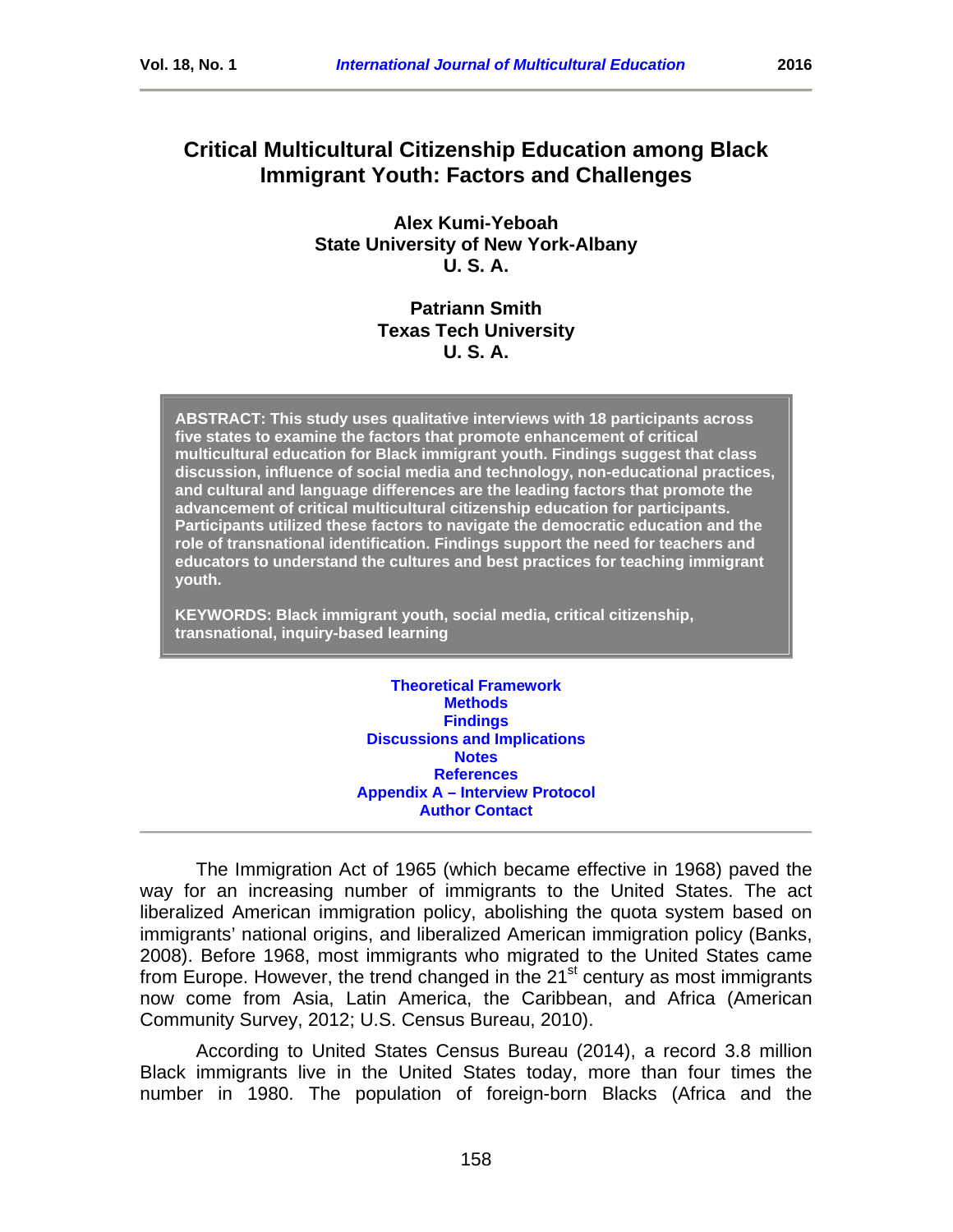Currently, a large influx of U.S. Black immigrant youth come from heritage countries with educational and cultural backgrounds that are different from the systems in the United States. For example, a number of youth migrate from undemocratic counties with little or no political discourse at school that facilitates discussions surrounding democratic citizenship education (Waters, 1999). The histories and backgrounds of Black immigrant youth reflect the complex ways in which they engage in teaching and learning, specifically in the context of advancing critical multicultural citizenship education.

As a result of these demographic changes and their ramifications, teachers and policy makers have been tasked to find ways to help Black immigrant youth assimilate and transition into U.S. schools. Specifically, there is the need to examine and promote multicultural citizenship education to enhance democratic education (Banks, 2008; Knight & Watson, 2014; Ramakrishnan & Bloemraad, 2008) for these immigrant youth. Multicultural citizenship education is defined here as the process of providing opportunity for students and teachers to critically examine the curriculum through multiple perspectives in hope of gaining the skills necessary to become members of diverse and socially just communities (Dilworth, 2004).

Prior research by John Ogbu concerning minority students emphasized immigrant students' interest in participation in the destination culture and their degree of fit into the U.S. hierarchy of ethnicity and race (Gibson, 1989; Ogbu 1991; Olsen, 2001; Stepick & Stepick, 2000; Suárez-Orozco & Suárez-Orozco, 2001; Suárez-Orozco & Suárez-Orozco,1995). In contrast, cultural conservatives have focused less on "fit" and claimed that all immigrant youth, regardless of their generation, will adapt to "American" culture such as dress, music and entertainment tastes, and food preferences (Konczal 2001; Waters, 1999), and will become Americanized and demonstrate a preference for the use of English (Portes & Rumbaut, 2001). Notwithstanding, a significant number of immigrant youth align and identify themselves with their home country and place less emphasis on American identity (Alba & Nee, 2003).

In most cases, teachers, educators, and policy makers are concerned about how immigrant youth at school could be taught the basics of civic and multicultural citizenship education to promote their allegiance and understanding of the values of American culture (Banks, 2007; Knight, 2011; Knight & Watson, 2014). To date, the identifying factors that promote the enhancement of critical multicultural education among Black immigrant youth are understudied (Knight, 2011; Knight & Watson, 2014). To contribute to this emerging area of research, we focus on the ways in which critical multicultural citizenship education is enhanced among Black immigrant youth in U.S. schools, the challenges faced by Black immigrant youth in the pursuit of multicultural citizenship education, and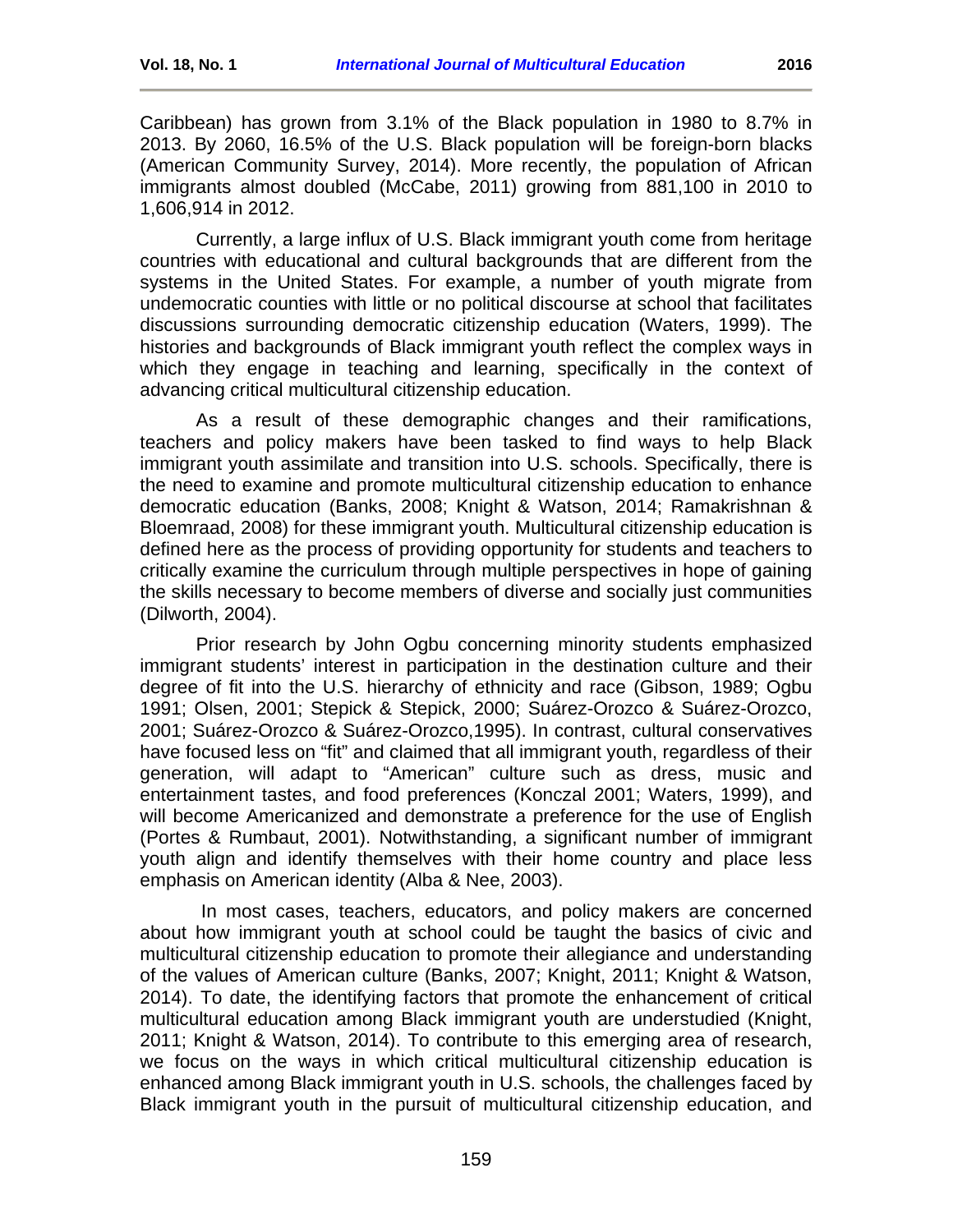<span id="page-2-0"></span>the educational implications for teachers and students.

#### **Theoretical Framework**

This study is primarily framed by critical multicultural citizenship education. According to Banks (2008), critical multicultural citizenship is the intersection of multicultural education and critical pedagogy (Apple & Beane, 2007; Giroux, 2005). Critical multicultural citizenship education encompasses three main ideas. First, critical multicultural citizenship education assumes that the United States has not achieved full democratic status despite its accomplishments. Critical multicultural citizenship therefore calls for more knowledge about the injustices perpetuated by various institutions that impede the realization of democracy (Dilworth, 2004; McLaren, 1997). Second, critical multicultural citizenship education encourages students' critical reflection and consciousness, a locus that allows students to reflect on relationships between the situation and themselves. Third, critical multicultural citizenship invigorates collective action to transform institutional barriers to democracy. In tandem with the critical multicultural citizenship education framework, we also relied partially on Marri's (2005) classroom-based multicultural democratic education model, which consists of three elements: critical pedagogy, community building, and thorough disciplinary content.

Critical pedagogy engages students in social problem solving by encouraging them to think beyond the questions of how, why, when, and where (Freire, 1999). Community building allows teachers to create a climate of mutual respect that helps students build cordial relationships with one another and develop problem-solving skills (Browning, Davis, & Retsa, 2000). Thorough disciplinary content emphasizes the teaching of mainstream academic knowledge, behaviors, and values that reflect views accepted by a given discipline. It incorporates transformative academic knowledge that helps students to challenge mainstream academic knowledge. The theoretical frameworks described above and chosen to undergird this study offer multiple lenses through which to assess how Black immigrant youth acquire the skills for social change and democratic education, and learn to make informed decision from multiple perspectives (Ladson-Billings, 2004; Ochoa-Becker, 2007; Parker & Hess, 2001).

Furthermore, Koopmans, Statham, Giugni, and Passy (2005) defined citizenship as "the set of rights, duties, and identities linking citizens to the nationstate" (p. 7). Marshall (1964) divided citizenship into three categories, namely civil, political, and social. The civil aspect of citizenship provides citizens with individual rights such as the right to own property, freedom of speech, and equality before the law. The political aspect offers citizens the chance to exercise political power by participating in the political process. The social aspect gives to citizens the education, welfare, and health needed to participate in their cultural communities and in the national civic culture. Most of the social, cultural, and educational frameworks of citizenship education in the United States were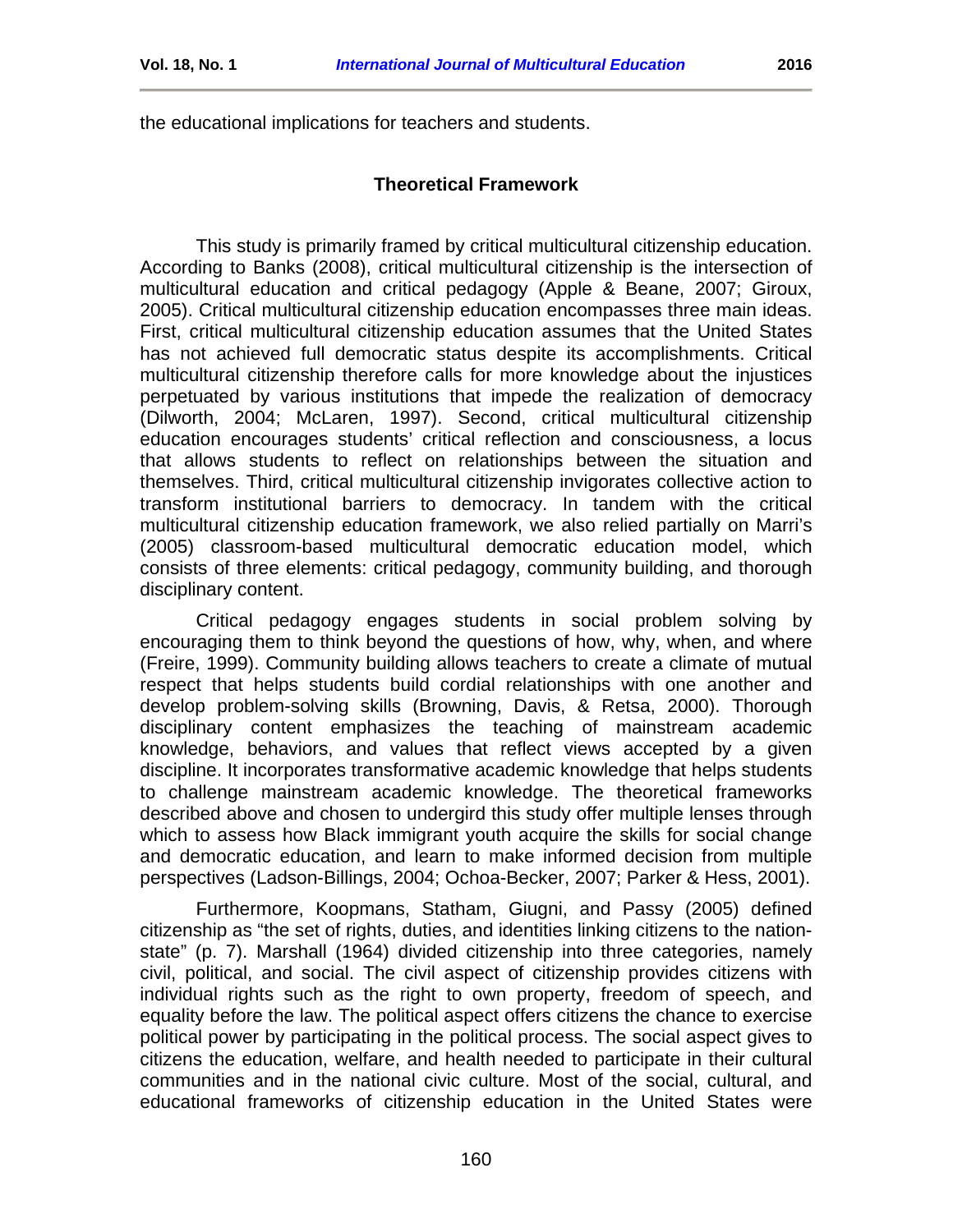framed by the assimilationist policy (a policy that requires citizens to give up their first language and culture to become full participants in the civic community of the nation-state) before the ethnic revitalization movements of the 1960s and 1970s (Graham, 2005; Young, 2000).

Several research studies (Banks & Banks, 1999; Banks, 2008; DeJaeghere, 2007; Haste & Hogan, 2006) contend that critical multicultural citizenship education enables students to develop decision-making and social skills needed to identify problems and that it fosters critical thinking. Moreover, critical multicultural citizenship education has been thought to help students acquire knowledge related to their homes, community cultures, and languages as well as to clarify their values and make collective civic action. For instance, Knight and Watson (2014) conducted a qualitative study of 16 second- and 1.5 generation West African immigrants living in New York City and their understanding of identity construction and civic engagement. Findings show that African immigrant youth engaged in a multilayered view of civic teaching, learning, and action within and across contexts of families, identities, and schooling in the United States.

Similarly, Jensen's (2008) examination of immigrants' "cultural identity" as a source of civic engagement (p. 70) revealed that political/legal engagement as well as community involvement—such as bicultural skills and consciousness created complex and varied contexts for students in developing their civic identities. Confirming these findings, studies of Indian American, Pakistani American, and Bangladeshi American youth (El-Haj, 2007; Maira, 2004) revealed that immigrant students have complex and intricate identities that include their countries of origin and local communities. This research affirmed that the cultural and national identities of immigrant youth are contextual, evolving, and continually reconstructed. These complexities may be present because immigrant youth maintain contacts and connections with their homeland cultures through popular cultural avenues such as films, websites, music, TV, cable TV, and technology (Maira, 2004). They may also be partially responsible for consistently lower levels of civic knowledge, skills, and participation demonstrated by immigrant adolescent youth in urban areas when compared to that of their counterparts (Levinson, 2012). Exploring this dynamic with Korean immigrants in Los Angeles's Koreatown, Moon and Park (2007) found the influence of American mass media to be a significant positive predictor of their acceptance of American cultural values.

Dei (2002) argues that citizenship education in Africa is centered within the local and global cultures and extends beyond specific moments of time. Promotion of citizenship education occurs when people interact among groups for participatory communal citizenship during festivals or funerals in which members have the opportunity to teach local history and culture, and engage in multiple forms of civic learning. Several researchers (Au, 2007; Gee, 2013; Hoechsmann & Poyntz, 2012) have therefore recommended that teachers emphasize the use of media and technology to engage students in authentic citizenship learning experiences with others, construct knowledge, and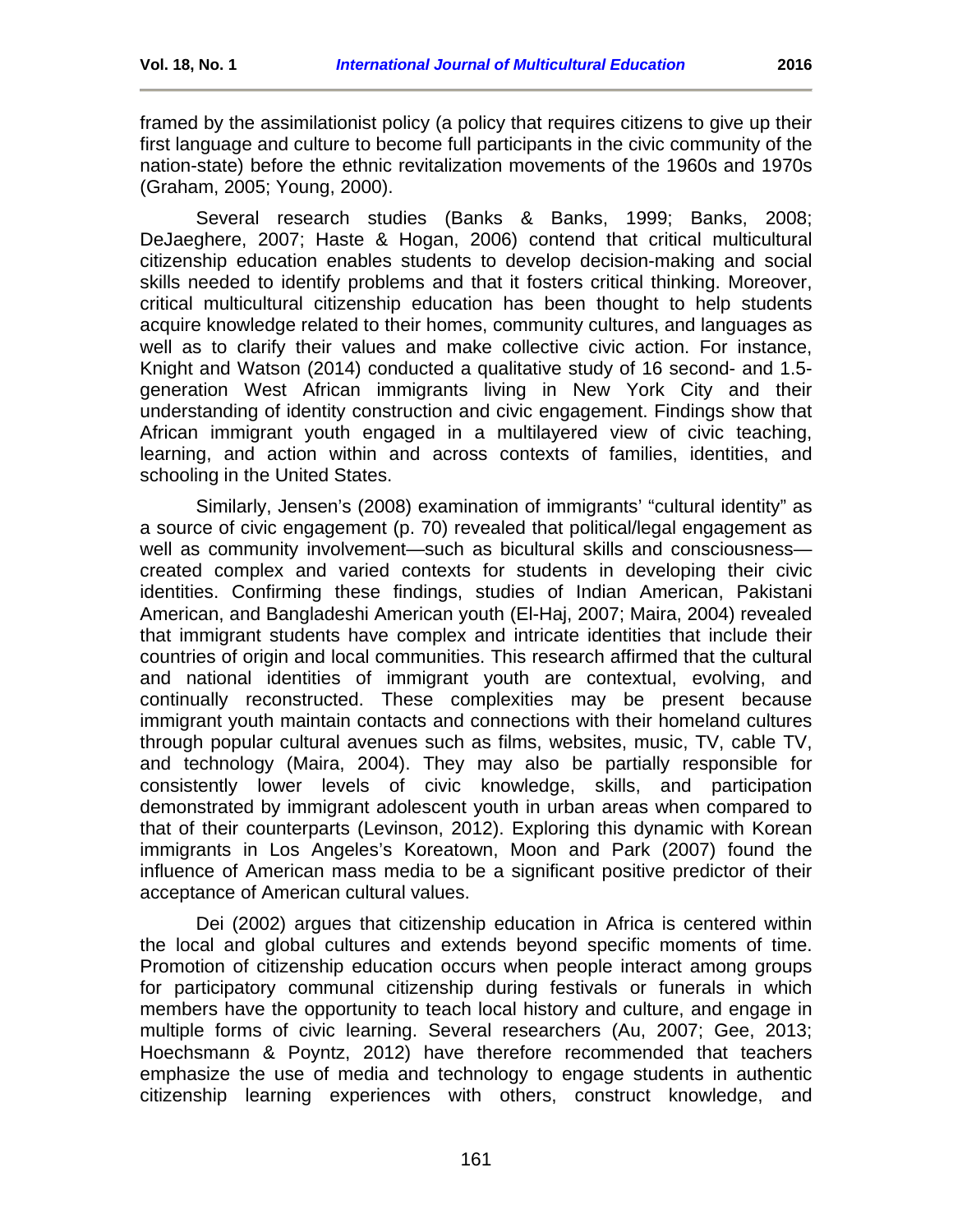communicate effectively. In one study focused on prospective teachers' ability to foster critical multicultural citizenship (Castro, 2010), findings showed that teaching strategies such as de-emphasizing the test, incorporating multicultural and critical content, and teaching multiple perspectives helped promote critical citizenship education.

Yet, according to Banks (2004a, 2008), both teachers and students in U.S. schools perceive immigrant students negatively as "Other." When immigrant students are marginalized and "Othered" in schools, they intentionally realign their ethnic identities and develop weak attachments to the nation-state. Greenbaum (1974) found that U.S. schools taught immigrant students *hope* and *shame.* Immigrant youth were made to feel ashamed of their home and community cultures but were given hope that once they culturally assimilated, they could join the U.S. mainstream culture.

Acknowledging immigrant youths' difficulties with civic engagement in schools, minority groups have long demanded that schools must reform the curriculum to reflect immigrant students' cultural identities, experiences, struggles, past histories, and possibilities (Nieto, 1999). They call for teachers and educators to adapt instructional strategies that are more culturally responsive to students from different cultural, racial, ethnic, and language groups (Au, 2006; Gay, 2000; González, Moll, & Amanti, 2005). The result has been that citizenship education was largely attributed to knowledge and action activities, including voting, performing community service (Haste & Hogan, 2006), and the knowledge of current events (Jensen & Flanagan, 2008). Fewer studies by far have been identified to investigate the enhancement of critical multicultural education of Black immigrant youth in U.S. schools. This study will fill the knowledge gap that exists concerning the ways in which critical multicultural citizenship education can be enhanced among Black immigrant youth by drawing from these youth's own voices.

### **Methods**

<span id="page-4-0"></span>The purpose of the study was to examine the factors that promote the enhancement and awareness of critical multicultural citizenship education among Black immigrant youth. The study addressed the following research questions: (a) What factors promote the enhancement of critical multicultural citizenship education for Black immigrant youth, (b) What are the challenges that Black immigrant youth face in acquiring critical multicultural citizenship education, and (c) What are the educational implications of critical multicultural citizenship education for Black immigrant youth and for teachers?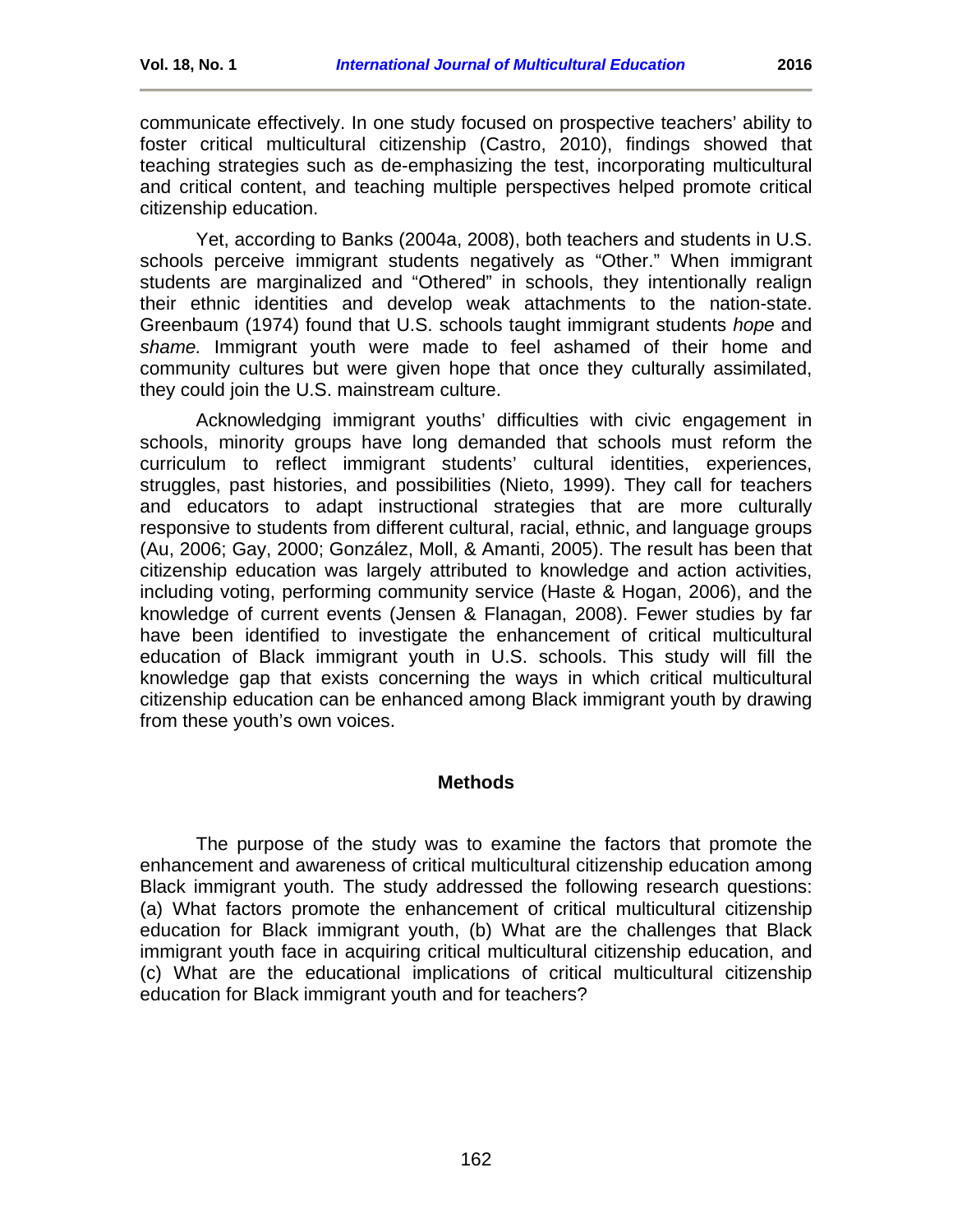## **Participant**s

The focal participants were 18 Black immigrant youth from countries in Africa and the Caribbean Islands (*n* = 14 high school students, *n* = 4 General Education Development (GED) students earning the equivalent of a high school diploma). The sample consisted of eight males and 10 females. Participants' ages ranged from 15 to 19 years at the time of interview. The sample of Black immigrant youth was diverse in terms of age, country of origin, state of residence, gender, grade level, and cultural background (see Table 1). The average number of years of participants' stay in the United States ranged from two to six years. Participants resided in Florida, Georgia, Maryland, North Carolina, and Texas. Participants lived primarily in the major cities of Atlanta, Baltimore, Charlotte, Dallas, Houston, Miami, Orlando, and Tampa. The above states and cities were chosen because they had a large number of African and Caribbean immigrants. Participants from Africa were originally born in the countries of Egypt, Ethiopia, Kenya, Liberia, Nigeria, and Somalia, and participants from the Caribbean originated from Haiti, Jamaica, and Cuba. Overall, 12 participants came from Africa and six originated from the Caribbean.

| Name        | Gender | Age | Grade<br>Level   | Years<br>in U.S. | Country<br>of Origin | Language(s) Spoken         |
|-------------|--------|-----|------------------|------------------|----------------------|----------------------------|
| Aaron       | M      | 17  | $11^{th}$        | 3                | Jamaica              | English, Patwah            |
| <b>Baba</b> | M      | 16  | 10 <sup>th</sup> | $\overline{4}$   | Kenya                | English, Kiswahili         |
| Asaawi      | F      | 18  | G.E.D.           | $\overline{2}$   | Nigeria              | Hausa, English             |
| Muhammed    | M      | 16  | 10 <sup>th</sup> | 2.5              | Somalia              | Arabic, Somali             |
| Sally       | F      | 19  | G.E.D.           | 3                | Haiti                | French, Creole,<br>English |
| Danny       | F      | 15  | 9 <sup>th</sup>  | 3.5              | Haiti                | French, English            |
| Asif        | M      | 19  | G.E.D.           | $\overline{2}$   | Ethiopia             | English, Amharic           |
| Matilda     | F      | 16  | 9 <sup>th</sup>  | $\overline{4}$   | Liberia              | English                    |
| Jabril      | M      | 18  | $11^{th}$        | $\mathbf{1}$     | Egypt                | Arabic                     |
| Limann      | F      | 19  | G.E.D.           | .67              | Cuba                 | Spanish                    |
| Princia     | F      | 17  | 10 <sup>th</sup> | $\overline{2}$   | Jamaica              | English                    |
| Anasta      | F      | 16  | 9 <sup>th</sup>  | 1.5              | Kenya                | English                    |
| Seidu       | M      | 17  | $11^{th}$        | .83              | Somalia              | Arabic, Somali             |
| Manuela     | F      | 18  | $12^{th}$        | 2.33             | Cuba                 | Spanish                    |
| Sarepa      | M      | 16  | 10 <sup>th</sup> | 1.83             | Nigeria              | English, Yoruba            |

### *Table 1.* Participant Demographics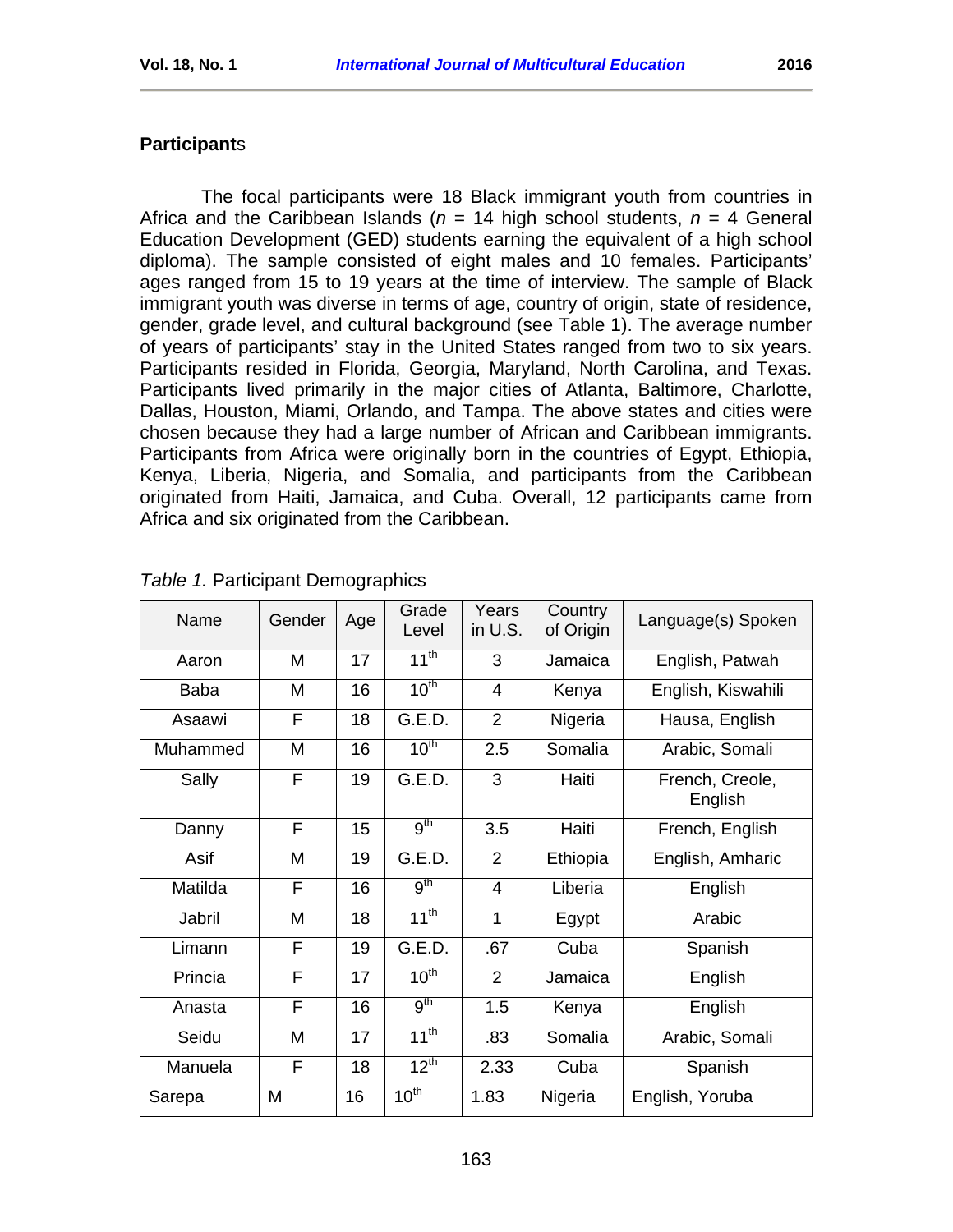| Destinaa  |   | 18 | ⊿ ∧ແ             |      | Ethiopia | Amharic        |
|-----------|---|----|------------------|------|----------|----------------|
| Josephine |   | 15 | 9 <sup>th</sup>  | w    | Kenya    | English        |
| Sallassie | M |    | $10^{\text{th}}$ | 3.17 | Nigeria  | English, Hausa |

We used purposive sampling via the snowballing method to choose our first participants for the study. The purpose of using the snowballing method was to allow initial participants to inform other students who were interested in the study (Gall, Borg & Gall, 2007). Participants in the study were 1.5–generation Black immigrant youth who were born in Africa or the Caribbean Islands and migrated to the United States to live with their parents or guardian. We use the term 1.5-generation to refer to Black immigrant youth who were born in Africa or the Caribbean to one or both parents and who had migrated to the United States to live with their parent or parents/guardian and attend school. First, we contacted the presidents and local community leaders of various African and Caribbean Associations via email and phone so that we could connect with participants' parents. Presidents of African/Caribbean Associations, pastors, and leaders of the local religious and community organizations affiliated with African and Caribbean residents in the various states assisted with the process of recruitment. Second, with parents' permission and assistance, we contacted their children to be interviewed. Third, we attended monthly meetings of African and Caribbean Associations in Atlanta, Baltimore, Charlotte, Miami, Orlando, and Tampa and made presentations about the rationale and objectives of the study. Parents who agreed for their children to participate in the study signed consent forms and gave us permission to interview their children. Fourth, we contacted students via their parents and scheduled interview dates and times at their convenience.

## **Data Collection**

We obtained parental and student consent and approval for all participant interviews. Face-to-face interviews were conducted with participants who lived in Tampa, Orlando, Miami (Florida), Atlanta (Georgia), Charlotte (North Carolina), and Baltimore (Maryland). The remaining interviews were conducted via phone for student participants in Dallas and Houston (Texas). Interviews lasting between 60 to 90 minutes were conducted at students' residences between June 20, 2013, and September 29, 2014. We used semi-structured, in-depth interpretive interviews because it provided us more access to probe students for additional answers and an opportunity to generate rich data (Gall, Borg & Gall, 2007). The language used by students was considered essential in gaining insight into their awareness and experiences of critical multicultural citizenship education (Creswell, 2009; Gall, Borg & Gall, 2007). A semi-structured interview approach targeted students' experiences, awareness, and participation in multicultural citizenship education (see Appendix A for interview questions). All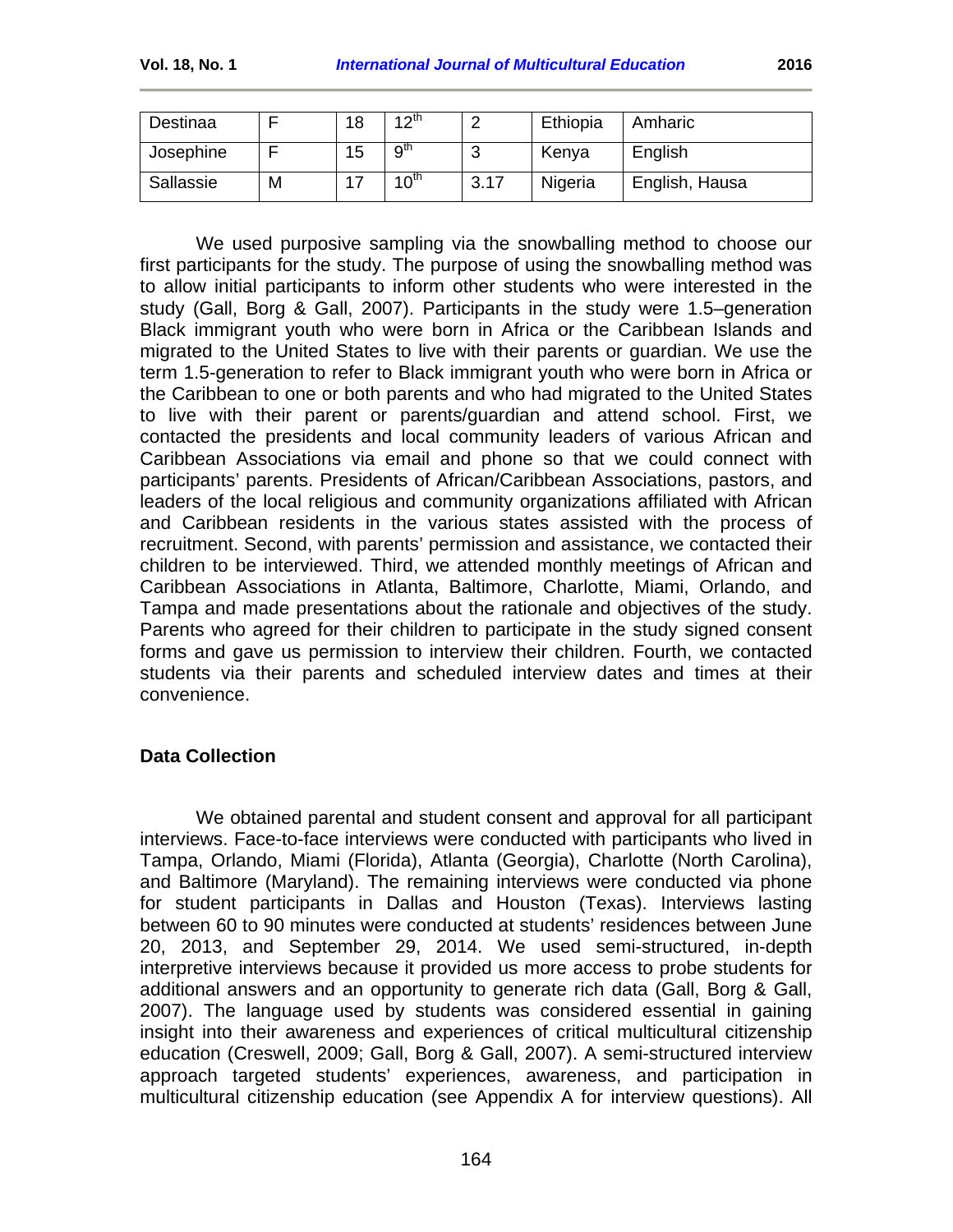interviews were conducted in the English language and audio-taped. We used pseudonyms to identify participants when reporting the results of this study to maintain confidentiality.

## **Data Analysis**

Atlas.ti software (Atlas.ti.7.5.2 2014 version) served as a means of analyzing data from the 18 interview transcripts via constructivist grounded theory (Charmaz, 2006). Constructivist grounded theory is based on an iterative, inductive approach to data analysis. We read through all interview transcripts thoroughly and independently coded 18 interviews line-by-line to identify factors and challenges described by the study participants. Memos and comments were attached to quotes during coding and in subsequent reviews of groupings of data. We used categories and responses from the data to code participants' responses with assigned labels. Interview text was given codes to mark factors and challenges of Black immigrant youth in promoting critical citizenship education. We coded the text, and similar codes were sorted and analyzed together (e.g., "class discussions, class project;" "social media, watching television;" "parents teach, discuss politics;" "language and cultural challenges") to determine common themes derived from the data. Memos and comments were attached to quotes during the coding process.

We asked three peer reviewers to read through all the data; they also coded segments into categories and themes. This helped to triangulate and establish credibility for the data. Major themes were developed from the categories and compared with the themes selected by the peer reviewers. Our final step involved contacting participants to obtain their views concerning the interview transcripts and to authenticate credibility of our interpretations via the process of member-checking (Merriam, 2009). Through this process, participants were given the chance to review and make the necessary corrections to the contents of the interview after transcription. They reviewed transcripts and asked questions regarding categories and codes we selected from the data to ensure that the study resonated with understandings of the factors that promote the enhancement of critical multicultural citizenship education among Black immigrant youth (Lincoln & Guba, 2000). This helped to reduce the impact of our biases and increase reliability. To further validate findings of the study, three reviewers, who are full professors of multicultural education, read through all the subsets of the transcripts and determined codes with assigned labels. This process helped to maintain trustworthiness, authenticity, and credibility of the data (Creswell & Miller, 2000).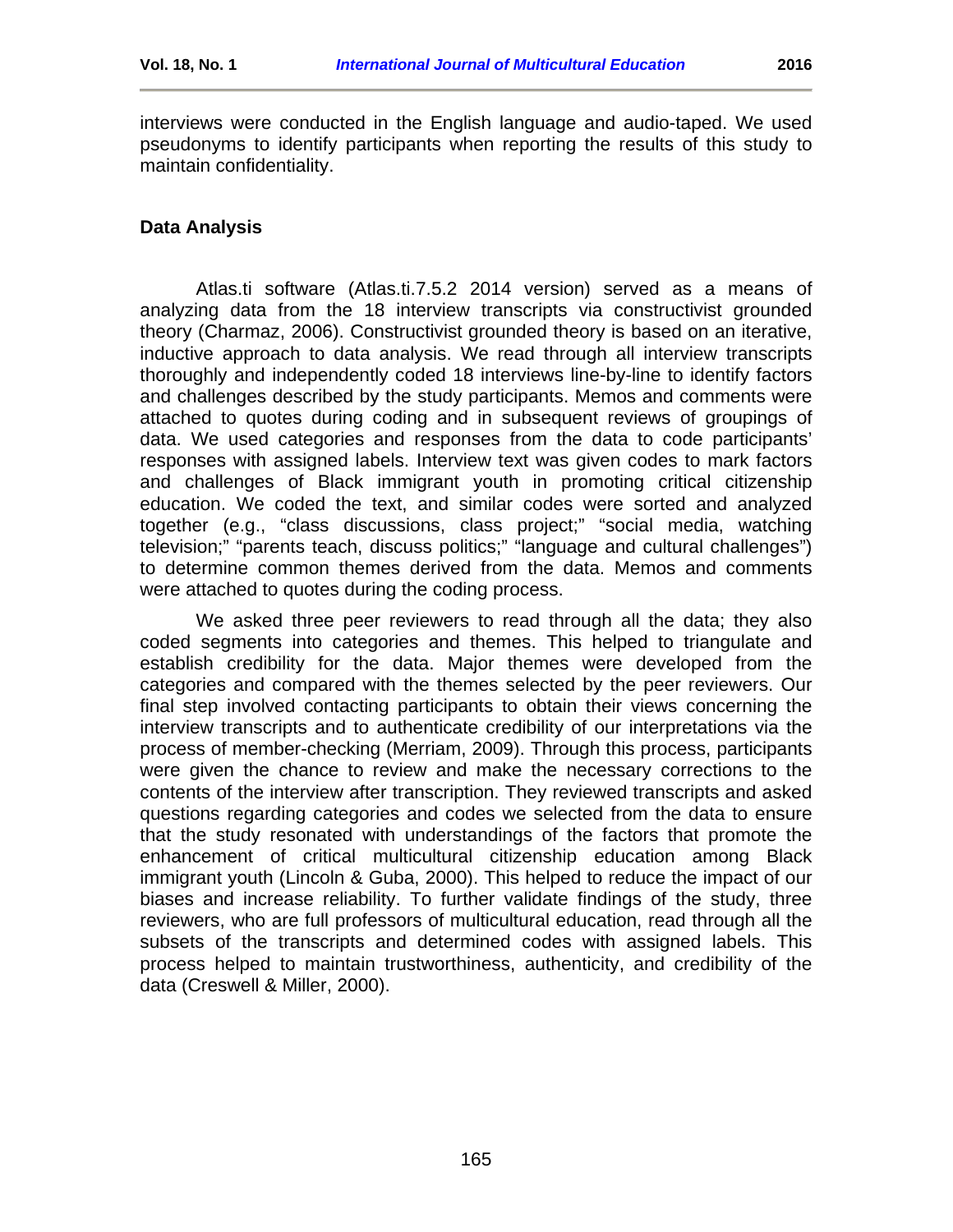## **Findings**

<span id="page-8-0"></span>The research questions that guided this study enabled us to conceptualize students' understanding and knowledge of citizenship education. First, we highlighted the major factors that influenced Black immigrant youth's understanding and advancement of critical multicultural citizenship education at school. Second, we specifically looked at ways in which the awareness and knowledge of critical multicultural citizenship education had shaped the understanding of Black immigrant youth about democratic education and the challenges they face in learning critical multicultural citizenship education at school. Third, we highlighted the implications of teaching immigrant youth critical multicultural citizenship education, focusing on what instructional strategies teachers need to use.

Overall, we identified the following themes through our iterative and analytical examination of the data sets: (a) the influence of class discussion and inquiry-based learning; (b) the influence of social media and technology; (c) the impact of non-educational practices; and (d) the effect of cultural, social, and language differences.

### **The Influence of Class Discussion and Inquiry-Based Learning**

Most of the participants (15 out of 18) noted that the practice of classroom discussion increased their understanding of critical multicultural citizenship education. They referenced class discussions as a process that helped them to share their experiences with other students in civics, global education, and citizenship education. Participants expressed that class discussions allowed them the opportunity to reflect on past experiences in democracy and learn new concepts about governments and current events that affect humankind in the world. For example, Seidu, a participant from Somalia, noted: "I learned much about civic and global issues in my history and geography classes because I have the chance to ask questions and discuss issues on the right to vote, good citizen, and poverty in society."

Seidu's statement is a reflection of how participants acquired knowledge of critical multicultural citizenship education via class discussions and inquirybased learning. Most participants reiterated that the "open-communication" nature of class discussions allowed them to acquire knowledge about citizenship education and also helped them to develop a deep understanding on how take action and make viable decisions to solve individual and group problems. Anasta, a high school student from Kenya, stated:

I have learned so much about the civil, political, and cultural understanding of people in this state. Classroom discussions helped me to understand what it means to have identity and same time contributes to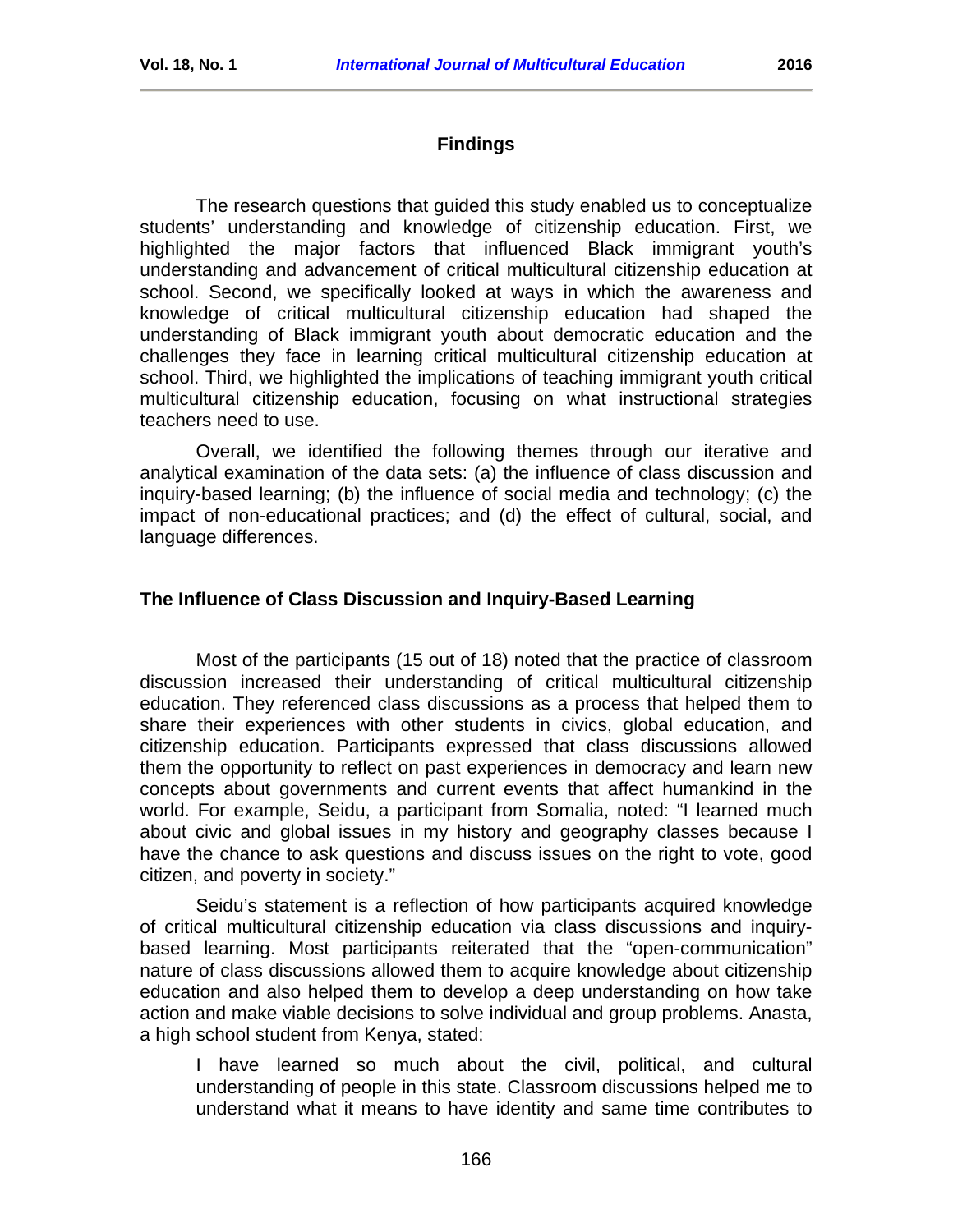world community. I have the chance to say my mind about the problems in my country and how it affects the world. In history class, we learned about the benefits of voting, helping your community and paying tax as a citizen. (Anasta, Interview, 11/14/2013)

By describing the benefits and knowledge she gained from class discussions, Anasta expressed how Black immigrant students acquire knowledge in civics and citizenship education in school through class discussions and inquiry-based learning. Another participant (Manuela) also expressed how class discussion helped her to acquire knowledge in critical multicultural citizenship education as a result of questions and skills teachers used in class for them to understand the concepts, ideas, and benefits of critical citizenship education. She noted: "I like the way we build understanding of ideas in class, I like the group work we do in class about United Nations Project where we discussed the benefits and challenges." Manuela's statement reflects the views of most participants (16 out of 18), expressing that class discussions and presentations helped them to share their opinions, experiences, and understanding of social issues, current events, and to take actions. Class discussions helped participants to gain knowledge and awareness of how cultural, social, national, regional, and global identifications are interrelated, complex and evolving.

Participants reported that inquiry-based learning in school offered them the skills of seeking information, asking questions, and active engagement in the knowledge construct of democratic education. According to Banks (2008), critical multicultural citizenship education provides students the need to examine their identifications and find ways in which they are interrelated and constructed. For example, Sally, a participant from Haiti, shared how inquiry-based learning helped her to gain knowledge in democratic education: "There was a project in American government class, that was the first time I heard of the word 'Cosmopolitanism' to mean citizens of the world who make decisions and take actions in the global interests to benefit humankind. It helped me to know benefits of global education." Most participants (15 out of 18) explained that they gained knowledge about democratic citizenship awareness through class discussions. Inquiry-based learning in social studies classroom helped them to understand the need and cause for social change. Limann, a G.E.D. student, reiterated her experience acquiring multicultural citizenship education, saying:

I like the fact we do research and project work in school on how critical issues that affects people in this world. Teachers ask us questions about social justice, equality, universal freedom in our cultural communities or countries of origin, what causes society to practice freedom, and democracy. Finding solutions to problems via research project in class helped me to understand how these facts relate to me more by playing a major role in the learning process. I have learned how to ask question and calls for social change in society. (Limann, Interview, 12/2/2013)

Limann's experience is an example of how inquiry-based learning helps participants to understand the essence of critical multicultural citizenship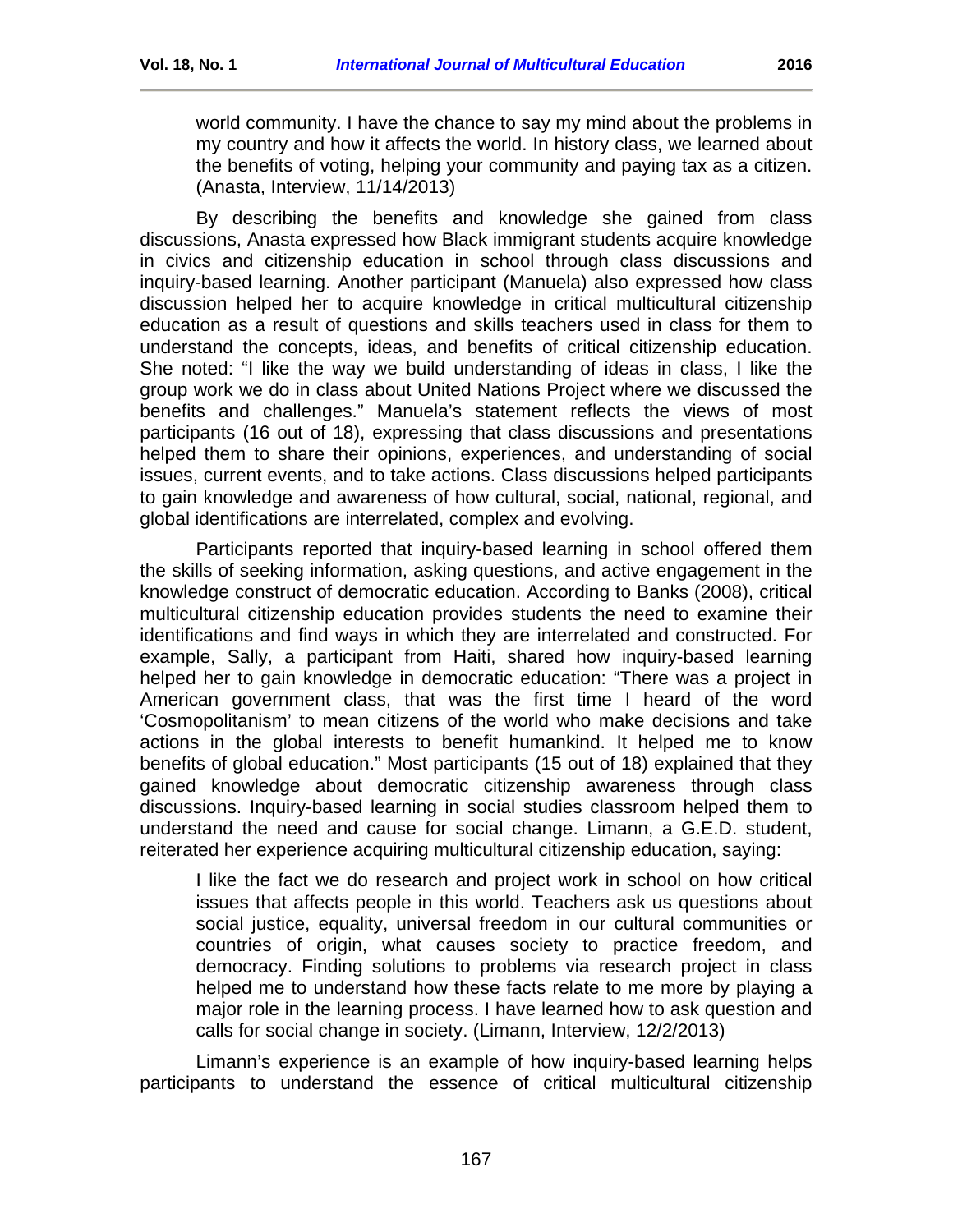education. It fosters critical thinking skills and is inclusive of what DeJaeghere (2007) calls *critical citizenship education*.

Class discussions and inquiry-based learning provided these participants the opportunity to acquire knowledge of diversity, social justice, and an understanding of how the promotion of equality benefits the global society. For instance, Danny, a 15- year-old student from Haiti, described her experience in an inquiry-based classroom saying, "Inquiry-based learning approach encouraged me to be part of the learning process of what I did not know to what we learn at the end of the day." Again, Danny's comments reflect the views of many participants that inquiry-based learning provided participants with a sense of the sources of knowledge in civics with which to examine multiple perspectives on social and economic events that affect people in society at large. Participants' responses confirmed the notion that teachers should teach skills for social change so that students can make informed decisions through the evaluation of multiple perspectives (Banks, 2008; Ochoa-Becker, 2007). In the end, most of the participants acknowledged acquiring knowledge in civics, awareness of the need for social change, critical thinking, self-reflection, and democratic education via participating in inquiry-based and class discussions. The process of constructing knowledge in the classroom with the teacher serving as a guide helped Black immigrant youth acquire knowledge in critical citizenship education.

### **The Influence of Social Media and Technology**

Social media and the use of technology played a significant role in the teaching-learning process for these Black immigrant students in American schools. Students often applied technology as a support system to aid them in learning. Most of the participants (12 out of 18) revealed learning information about civic engagement on popular social media sites such as Facebook, Instagram, Pinterest, Twitter, Tumblr, and LinkedIn. Participants indicated that they learned much information from social media by communicating and sharing stories of social events with friends via social media. Social media use increased the rate of assimilation to the cultures of the United States with less difficulty. Asif, a participant from Ethiopia, stated:

Well, I am learning more and more stuff through social media reading sharing information with friends, for example, I watch the last Presidential debate online, read comments on Facebook about what people say on the debate … It's like I'm beginning to learn to understand what the culture is and practice it with friends here …I guess understand what it takes to be tolerant, and work with others, the good side of keeping your identity and be good citizen as well. (Asif, Interview, 12/12/2013)

Another student, Josephine from Kenya, also emphasized that the use of technology helped her to learn and understand democratic education and pursue the quest for social action in her new school. She stated: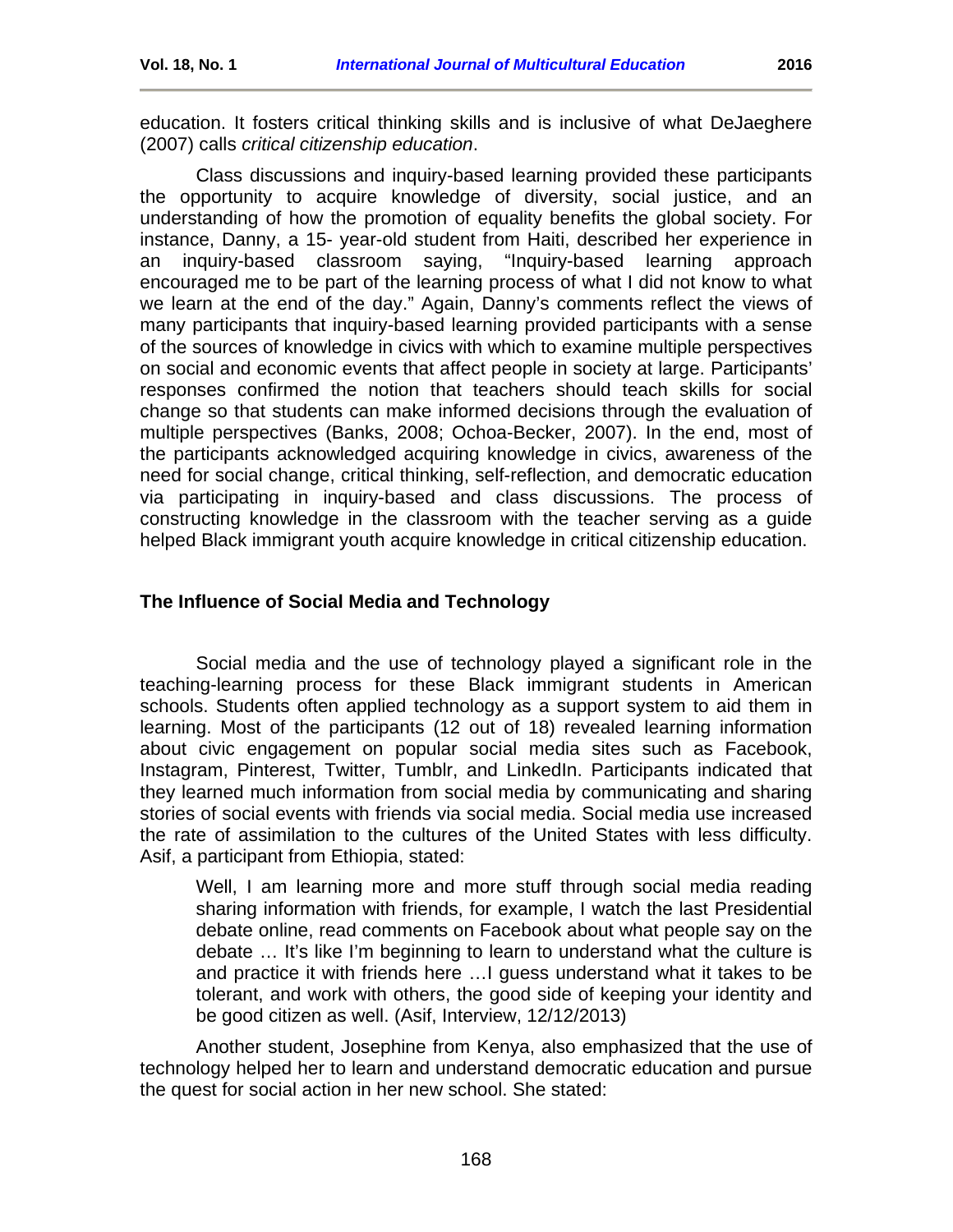Access to technology has helped me a lot to learn American government and history. I learn so much using Internet you know about elections, diversity, and equality in America. I watch TV a lot and that is where you see the Governor, and state people telling us about what is going on in Georgia State. You know, I still follow news and stories in my home country. I'm both U.S citizen and Kenyan. Just like to know what is going on there. Using social media helps me to communicate with friends and other family members concerning news in my home country [Kenya]. We share information and I have learnt a lot about democracy and various government works, trying to be international and it's helping me to know more about this world. (Josephine, Interview, 12/14/2013)

Most of the participants (13 out of 18) agreed that they maintained formal contacts and communications with friends and family as a way to keep their cultures via websites, films, music, and social media. For example, eight of the participants revealed that they watched African movies and listened to African and Caribbean music. A participant from Jamaica reiterated, "I watch both movies from Jamaica and U.S, but only listen to music from the Islands and chat with friends." Another participant from Cuba added, "I think I'm one with two things because I live in the United States but people call me by my Cuban culture, I do practice my Cuban culture, speak Spanish language at home, follow what is going on in Cuba in the news and Internet … doing two things as one, you know." As indicated by Maira (2004) and El-Haj (2007), immigrant students believe they belong to national communities beyond the boundaries of the United States. Most of the participants (13 out of 18) agreed that social media allowed them to gain a wealth of knowledge in civics by watching television and other Internet sites. They explained that social media and access to technology helped them to embrace the concept of diversity and unity in America. Baba, a participant noted:

My geography, history, and reading teachers allow us to watch short clips of videos or documentaries in class about current events issues such as elections in the U.S., the essence of democracy, civic responsibilities of youth in American society, diversity and tolerance and help us to our opinions in class. I think it helps me to ask questions and builds my understanding of democracy and what I may need to know about social change. (Baba, Interview, 1/12/2014)

Baba's experience is a manifestation of how participants' use of social media and technology helped immigrant youth learn many concepts in citizenship education. Sarepa, a 10<sup>th</sup> grade student from Nigeria, noted: "My teacher allowed us to play *iCivics* game on the Internet in social studies class. I learned much from that game about civics and governance." Participants declared that access to technology in school allowed them to acquire information about the importance of cultural pluralism in American society. Fourteen participants in this study acknowledged that access to technology offered them opportunities to listen to podcasts, chat with friends, and watch videos about civics education, democracy,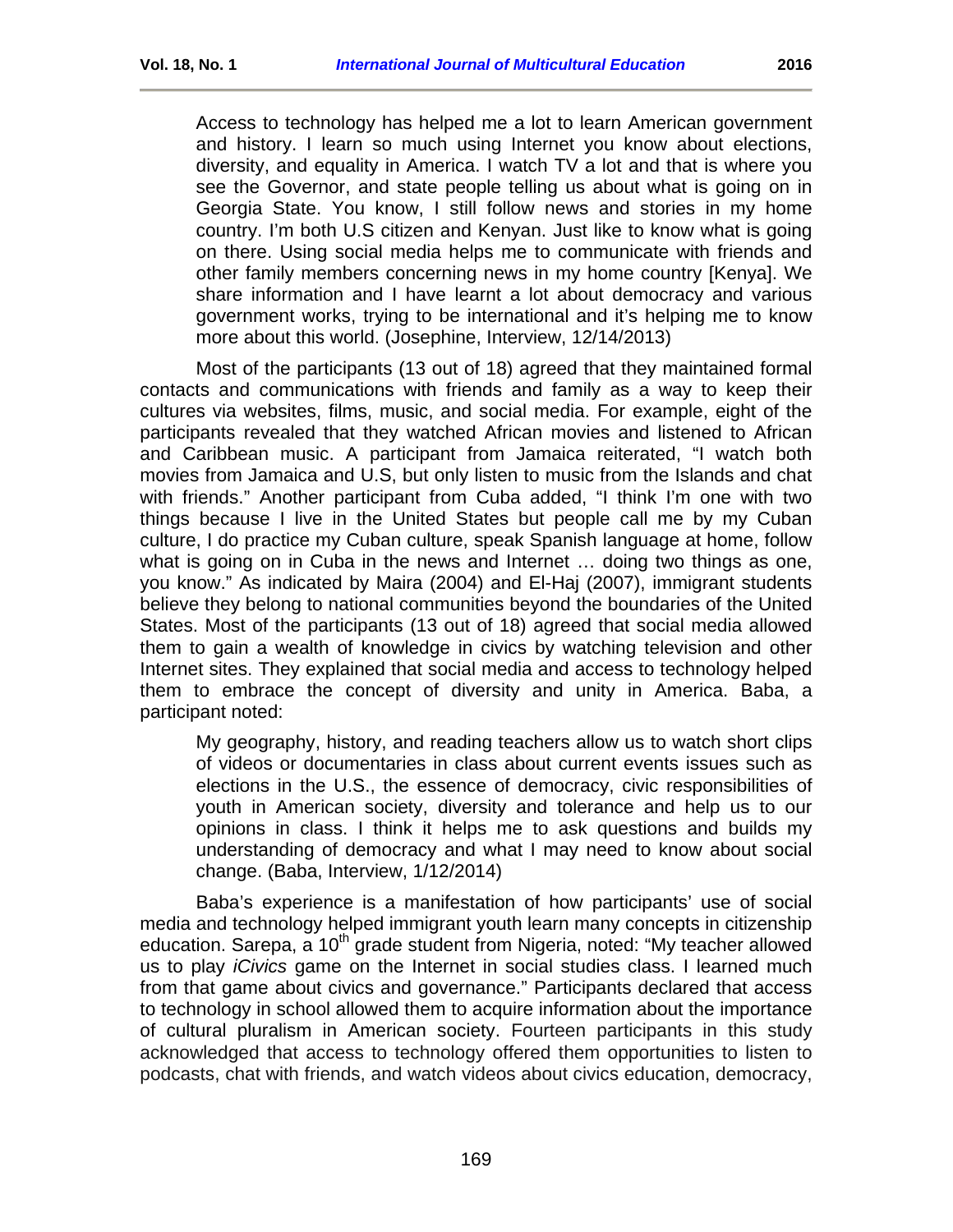and current events, which helped to acquire knowledge required for critical multicultural citizenship education.

#### **The Impact of Non-Educational Practices**

The majority of the participants (16 out of 18) indicated that they learned about critical multicultural citizenship education from their parents at home. Participants agreed that their horizon of critical multicultural citizenship education has been enhanced as a result of what their parents discuss with them at home. Aaron, a participant in high school, shared his experiences about how his knowledge of critical multicultural citizenship education was enhanced via discussion with parents, stating:

My parents talk politics at home, especially when watching TV program, they will then talk to me about the good things to know about your right. Sometimes I ask them questions too, that is when I feel I was discriminated at school or work place. I have learned from them the value of critical multicultural citizenship education and how it calls for the awareness of social injustices in society and ways to reduce it. (Aaron, Interview, 1/18/2014)

Another participant noted that her parents engage her in discussions about current events and political issues and that has enhanced her political engagement. She stated:

My Dad is a lawyer and he talks to me more on politics, what goes on in this country, especially during election year, I guess I have learned so much from my Dad. I don't mean we argue, just learning simple stuff like who is standing for Governor or state senator and like that. (Interview, 1/23/2014)

Several researchers (McIntosh, Hart, & Youniss, 2007; Warren & Wicks, 2011) have noted that parents can have direct influence on their children via orientation towards public participation by engaging them in discussion about current events and political issues. However, a third of the participants (6 out of 18) noted that their parents do not help them or engage them in any critical citizenship education for reasons such as the inability to speak English, job duties, and lack of political or current events. According to Callahan and Muller (2013), the socio-economic status of parents has a weaker influence on the political participation of 1.5 – and second-generation youth than on those from non-immigrant families. Participants with parents of high socio-economic status indicated higher enhancement of multicultural citizenship education than those with lower socio-economic status. This suggests that immigrant youth from higher socio-economic status have advanced political and civic engagement as compared to those with parents who lack an advanced education.

Seventeen participants in this study declared that extra curricular activities in their school such as social events, debating club, and sports offered them a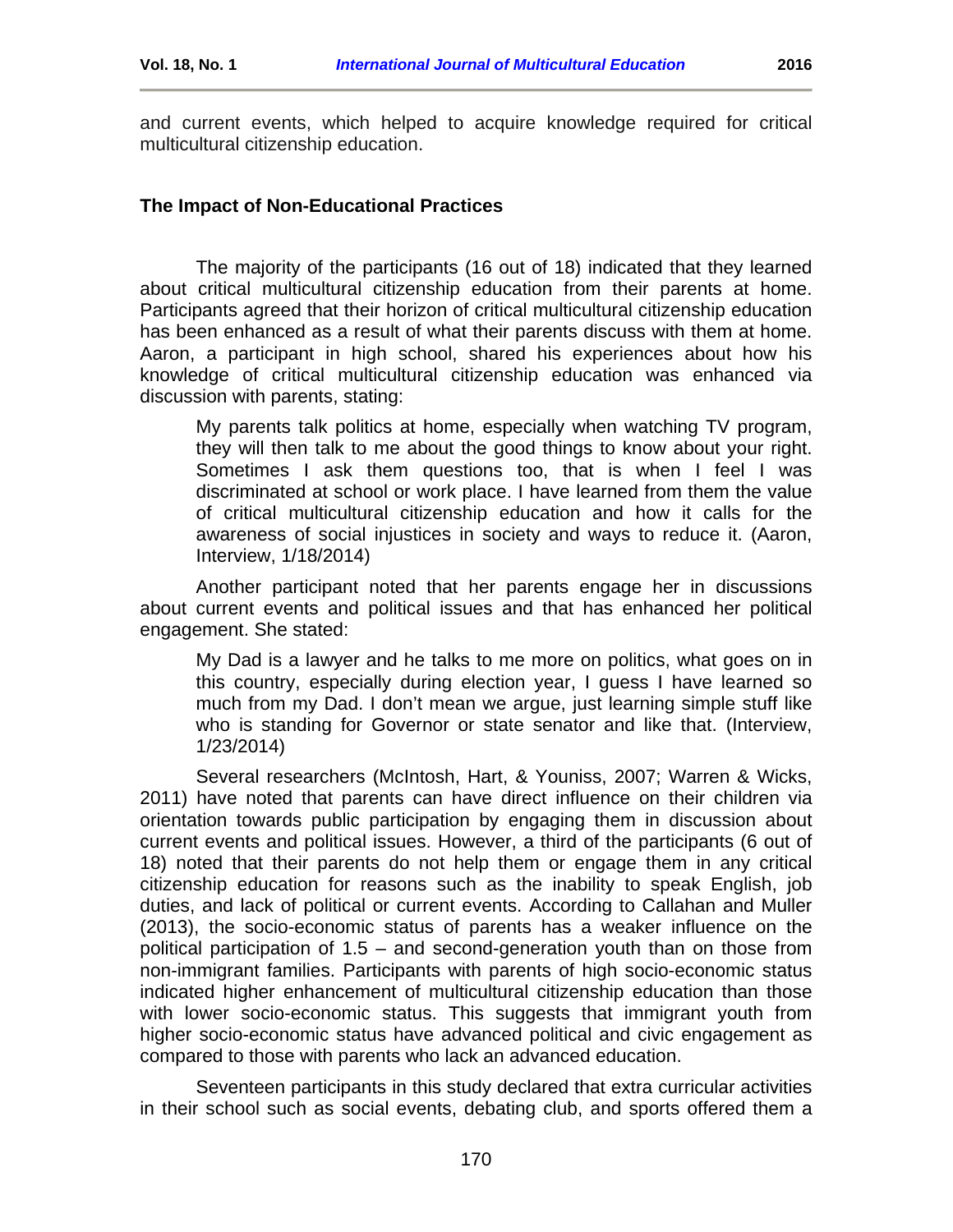chance to learn and understand the universalities of democracy. Extra-curricular activities allowed them to discuss the nuances of social injustices and skills for social change. Destinaa noted: "I have learned the skills of how to make informed decisions using democratic means after becoming a member of the debating club." Marri (2005) stated that the use of critical pedagogy promotes skills for democratic living through disciplinary content, and encourages traditional knowledge, building of community to facilitate positive peer relationships, and understanding of critical multicultural citizenship education.

### **The Effect of Cultural, Social, and Language Differences**

Black immigrant youth admittedly are not used to the culture and school curriculum upon their entry to schools in the United States. They are coming from cultures that dwell much on the communal and collectivistic nature as compared to the individualized dependence in the United States (Hofstede, 2000). The majority of the participants (15 out of 18) indicated that cultural and language differences affected their ability to adjust and learn citizenship education in school. Although most participants had previous knowledge and awareness of citizenship education, it was specifically based on family relations, local or community, and global education and less dependent on what they learned in school.

They had less information on critical multicultural citizenship education. This was particularly true for students from Egypt, Liberia, and Somalia. Muhammed, a high student from Somalia, expressed his struggles in learning citizenship education, saying:

I would say it is difficult for me because sometimes I find it hard to understand what they mean by citizenship education because of my cultural and religious beliefs, it's so different they way I was taught in Somalia… less attention to it anyway – religiously, I disagree with lots of stuff they teach … very challenging for me but getting used to it. Sometimes, I feel like I'm been discriminated in class because of my religion and culture and that is not fair. Why is it they cannot tolerate my views and practices? (Muhammed, Interview, 2/12/2014)

Statements such as these confirm findings from Nguyen's (2008) study that immigrant students view themselves as living in the U.S and not as Americans because of the issues of racism, discrimination, and exclusion they experience in their schools and communities. When asked to reiterate the cultural, social, and language challenges they face in school regarding to the understanding of citizenship education, five of the18 participants stated that the main problem concerned teacher perception. Participants indicated that teachers want them to "give away their cultural values, be ashamed of their cultural heritage, and adapt U.S. identity." Jabril, a high school student, shared her experiences: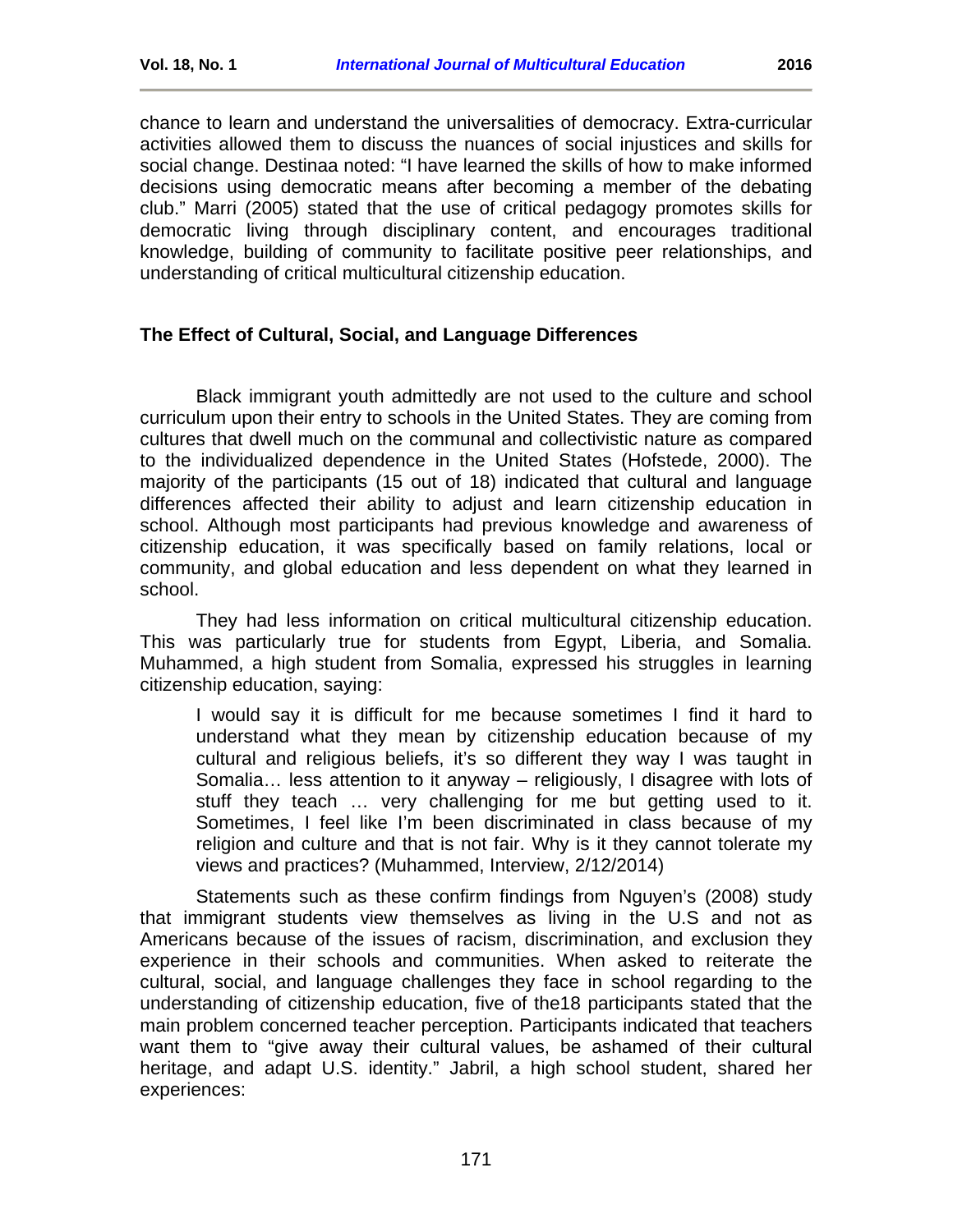Some teachers make comments to me as if I don't understand citizenship education. They make you feel ashamed most of the times in class because of the example my American government teachers provides in class … it's like there is nothing good about learning about my cultures and values. A teacher told me to just accept the cultures here and move on … but it's just different that's all, why can't I learn both but have to forego what I know already and learn only U.S one … very frustrating. My teachers here are teaching me to just accept the cultures and leave what I have, it's like your cultures you have is not good, leave it behind and learn new one for hope and good … I feel sad and inferior at school because everything I have is no better. (Jabril, Interview, 2/20/2014)

Greenbaum (1974) acknowledged that U.S. schools taught immigrant students hope and shame; that is, immigrant students were made to feel ashamed of their home cultures and given the chance to start to learn the cultures again in function in the mainstream cultures. Participants who migrated from non-English speaking countries also expressed that the use of English language (grammar) by teachers and students was a major challenge to them. The majority of the participants (9 out of 18) in the study expressed disbelief about the way they were led to feel ashamed in the quest to learn multicultural citizenship education at school. Participants noted that while teachers strive to present diverse curriculums to promote understanding of multicultural citizenship education and cultural awareness, for several reasons they rarely achieve these goals because some of their teachers lack relevant knowledge and experience about participants' cultural backgrounds, their cultural perspectives, and the voices of their educational and social experiences in American society. They contended that school authorities, including teachers, marginalized them based on their cultures.

### **Discussions and Implications**

<span id="page-14-0"></span>This article has examined the factors that promote the enhancement and awareness of critical multicultural citizenship education among Black immigrant youth as well as identified challenges for Black immigrant youth in the acquisition of critical multicultural citizenship education. In doing so, it aims to identify educational implications of critical multicultural citizenship education for immigrant youth and teachers in U.S. schools. The story developing from the findings indicates that Black immigrant youth navigate their understanding and awareness of critical multicultural citizenship education via four major factors: class discussion and inquiry-based learning; social media and technology; noneducational practices; and cultural, social, and language differences. Based largely on student interviews and supplemented by several reflections and observations, we have demonstrated the various educational and noneducational patterns through which Black immigrant youth learn and transition to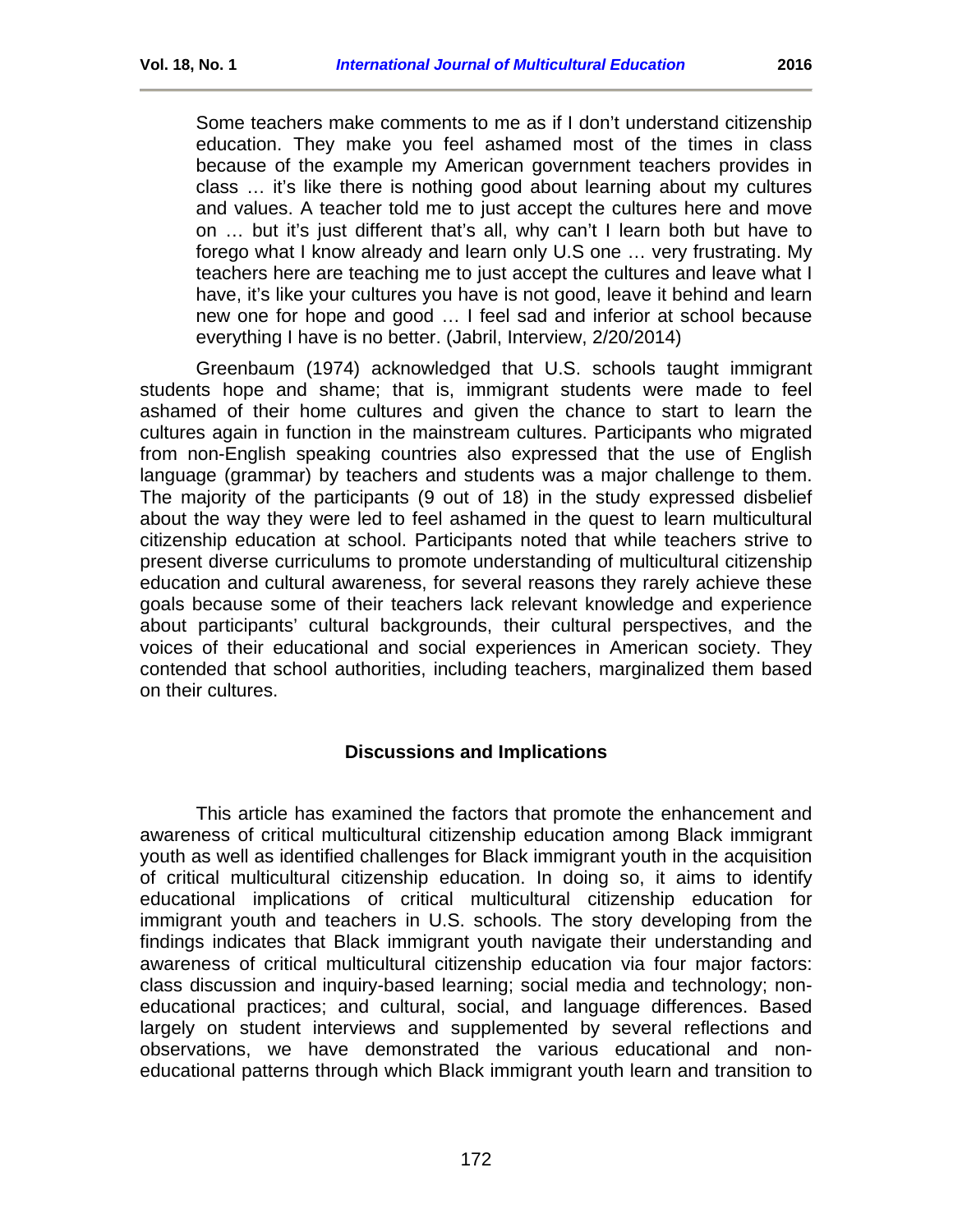be on the path of what is termed "effective citizen" or to assimilate into the U.S. cultural, social, and traditional values, and/or demonstrate active citizenship.

Findings show that the infusion of inquiry-based learning helped to promote civic awareness and to understand students' multiple and complex identities as immigrant youth who come to the school system with different cultural, social, and language backgrounds. This learning provided students with the opportunity to discuss the intricacies of global affairs or government policies and held potential for influencing their lives as citizens (Dilworth, 2004; McLaren, 1997). Findings in this study are consistent with Freire's (1999) assertion that critical multicultural citizenship education opens dialogue that results from the emergence of reflection and leads citizens to take social action as a means for improving the society in which they live.

Moreover, our findings demonstrate that the use of technology and social media helped to advance the awareness and knowledge of multicultural citizenship education for participants. Participants had the chance to communicate with friends and families and to maintain contacts with their homeland cultures via social media and use of the Internet. Their participation in extra-curricular activities helped the efforts of these Black immigrant youth to gain awareness and knowledge of citizenship education. Study findings also agree with Marri's (2005) assertion that students understand critical multicultural citizenship education through stages of critical pedagogy, building of knowledge and thorough disciplinary content. Notwithstanding, the majority of participants seemed to advance their knowledge of citizenship education through civic engagement and political education using an avenue not often acknowledged: their parents. Further, our findings agree with McIntosh, Hart and Younnis (2007) that parents help to educate their children about civic responsibilities, current events, understanding of equality, voting, and cultural citizenship so that they can assimilate with less difficulty. For example, most participants (16 out of 18) indicated that their parents helped them to gain knowledge about critical multicultural citizenship education via discussion of current events issues at home.

Notably, the study showed that a lack of knowledge on the part of teachers and students about participants' cultural backgrounds led these participants to be marginalized and discriminated against in ways that derailed their understanding of critical multicultural citizenship education. These findings support the research which states that students in U.S. schools teach immigrant youth hope and shame, as they are made to feel ashamed of the cultures and traditions of their country of origin and assured of hope and prosperity as they culturally learn to assimilate to join U.S. mainstream (Greenbaum, 1974). Despite the challenges faced in their quest to acquire citizenship education because of their cultural, social, and language differences and in spite of cultural and language factors that derailed the enhancement of participants' efforts to gain awareness and knowledge of citizenship education, participants' narratives ultimately reflected the constructs of participatory citizenship education and social justice education. These findings extend prior research that shows that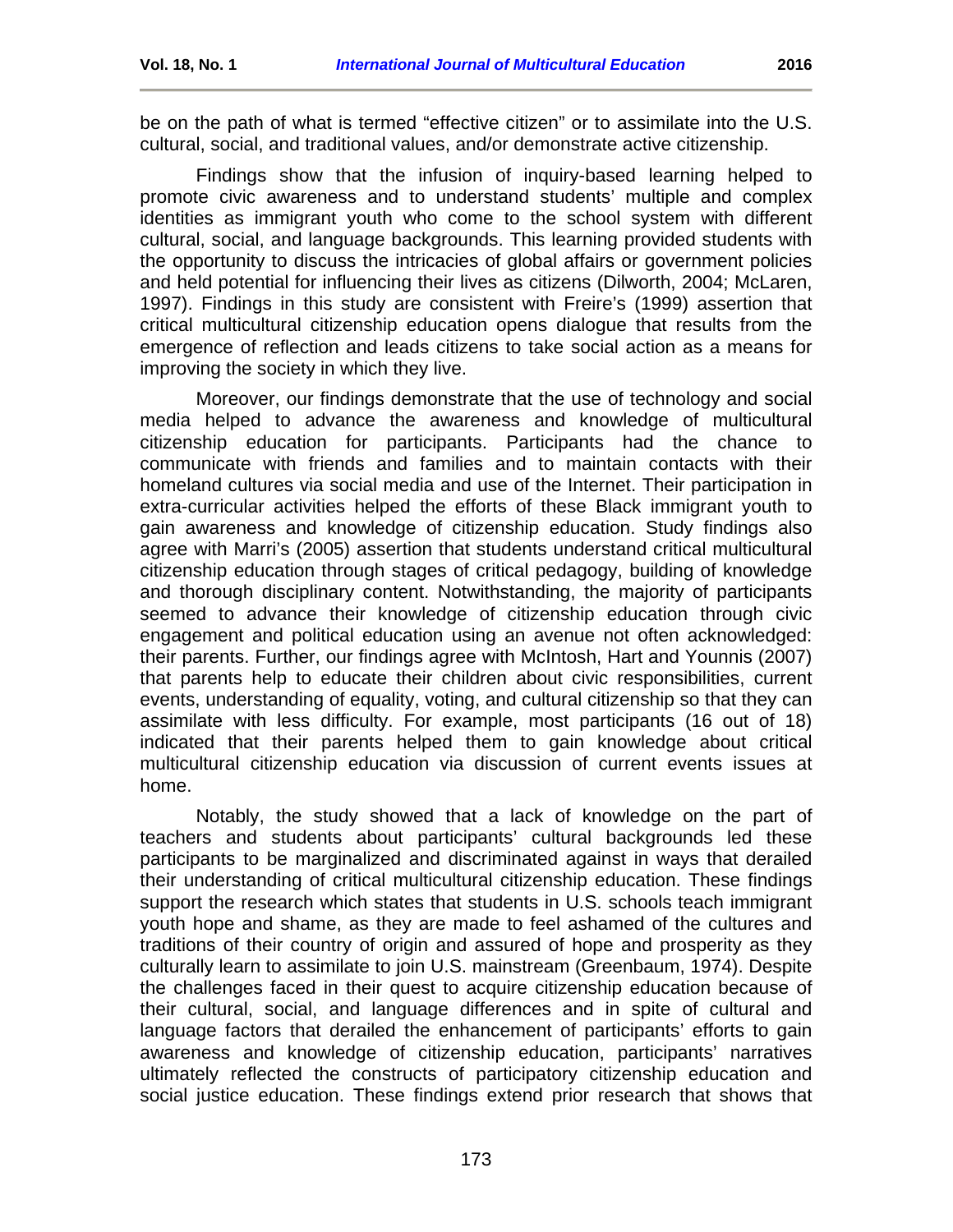critical citizenship education offers students the ability to make informed decisions to achieve democratic aims (Banks, 2008; Ochoa-Becker, 2007; Robertson, 2008).

This study is not without its limitations. First, this study has a small sample size of 18 Black immigrant youth. Study findings cannot be used to generalize the factors and challenges of promoting critical multicultural citizenship education in U.S. schools that were faced by the 18 youth in this study to all Black immigrant youth. The educational implications of this research are considerably more complex, specifically as they relate to the multiple socio-cultural backgrounds of Black immigrants. Researchers must continue to disentangle the roles of ethnicity, class, cultural, language differences, and immigration in the citizenship educational outcomes of the different groups to identify the factors that contribute to multicultural citizenship for certain immigrant populations as opposed to others.

Given the heterogeneity in the African and Caribbean population, unraveling these factors is significant if the field is to account for specific factors that influence the advancement and success of multicultural citizenship education among Black immigrant youth. Another implication of the findings is the need for teachers to infuse into their instructional process the use of classroom discussions, inquiry-based learning, and social media, so that learning is made more meaningful and relevant to students' lives (Banks, 2004a, 2008; Slavin, 2006). The use of these methods can help students better understand and appreciate the concept of citizenship education so they can improve the new worlds in which they function (Banks & Banks, 1999; El-Haj, 2007; Maira, 2004). Doing so will facilitate students' development of human connections to people around the world, as well as help them forge a commitment to internalize democratic beliefs and values and acquire critical thinking skills (Appiah, 2006; Banks, 2008; Nussbaum, 2002) in the destination country of the United States.

### **Notes**

- <span id="page-16-0"></span>1. We use pseudonyms throughout the study to represent student participants and maintain participant confidentiality.
- 2. We define Black immigrant youth as immigrant youth who were originally born in Africa and or Caribbean Islands to one or both African and or Caribbean parents and who had migrated to the United States to live with their parent or parents/guardian and attending school.

#### **References**

<span id="page-16-1"></span>Alba, R., & Nee, V. (2003). *Remaking the American mainstream: Assimilation and contemporary immigration*. Cambridge, MA: Harvard University Press.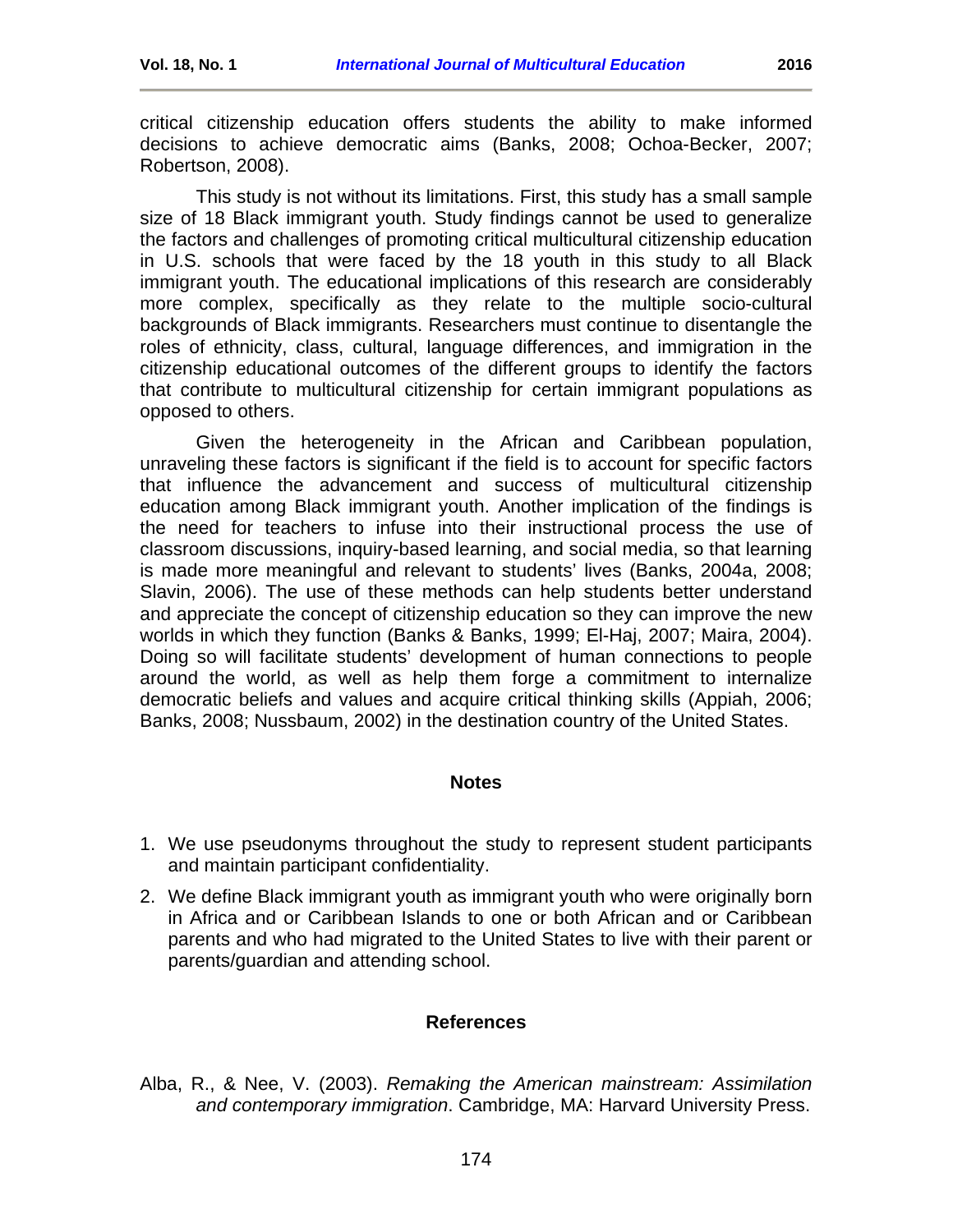- American Community Survey (2014). *Selected characteristics of the native and foreign-born populations. U.S. Census Bureau.* Retrieved from <https://www.census.gov/programs-surveys/acs/>
- American Community Survey (2012). *Selected characteristics of the native and foreign-born populations. U.S. Census Bureau*. Retrieved from <https://www.census.gov/programs-surveys/acs/>
- Apple, M. W., & Beane, J. A. (2007). *Democratic schools: Lessons in powerful education* (2nd ed.). Portsmouth, NH: Heinemann.
- Appiah, K. A. (2006). *Cosmopolitanism: Ethnics in a world of strangers*. New York, NY: Norton.
- Au, W. (2007). High-stakes testing and curricular control: A qualitative metasynthesis. *Educational Researcher*, *36*(5), 258–267.
- Au, K. (2006). *Multicultural issues and literacy achievement*. Mahwah, NJ: Lawrence Erlbaum.
- Banks, J. A. (2008). Diversity, group identity, and citizenship education in a global age. *Educational Researcher, 37*(3), 129-139.
- Banks, J. A. (2007). *Educating citizens in a multicultural society* (2nd ed.). New York, NY: Teachers College Press.
- Banks, J. A. (2004a). *Diversity and citizenship education: Global perspectives*. San Francisco, CA: Jossey-Bass.
- Banks, J. A. (2004b). Introduction: Democratic citizenship education in multicultural societies. In J. A. Banks (Ed.), *Diversity and citizenship education: Global perspectives* (pp. 3-15). San Francisco, CA: Jossey-Bass.
- Banks, J. A., & Banks, C. A. M. (1999). *Teaching strategies for the social studies: Decision-making and citizen action.* New York, NY: Longman.
- Browning, L., Davies, B., & Resta, V. (2000). What do you mean "think before I act"? Conflict resolution with choices. *Journal of Research in Childhood Education, 14*(2), 232-238.
- Callahan, R. M., & Muller, C. (2013). *Coming of political age: American schools and the civic development of immigrant youth*. New York, NY: Russell Sage Foundation.
- Castro, A. (2010). Challenges in teaching for critical multicultural citizenship: Student teaching in an accountability-driven context. *Action in Teacher Education, 32*(2), 97-109.
- Charmaz, K. (2006). *Constructing grounded theory: A practical guide through qualitative analysis.* London, UK: Sage.
- Creswell, J. W. (2009). *Research design: Qualitative, quantitative, and mixed methods approaches* (2nd ed.). Thousand Oaks, CA: Sage.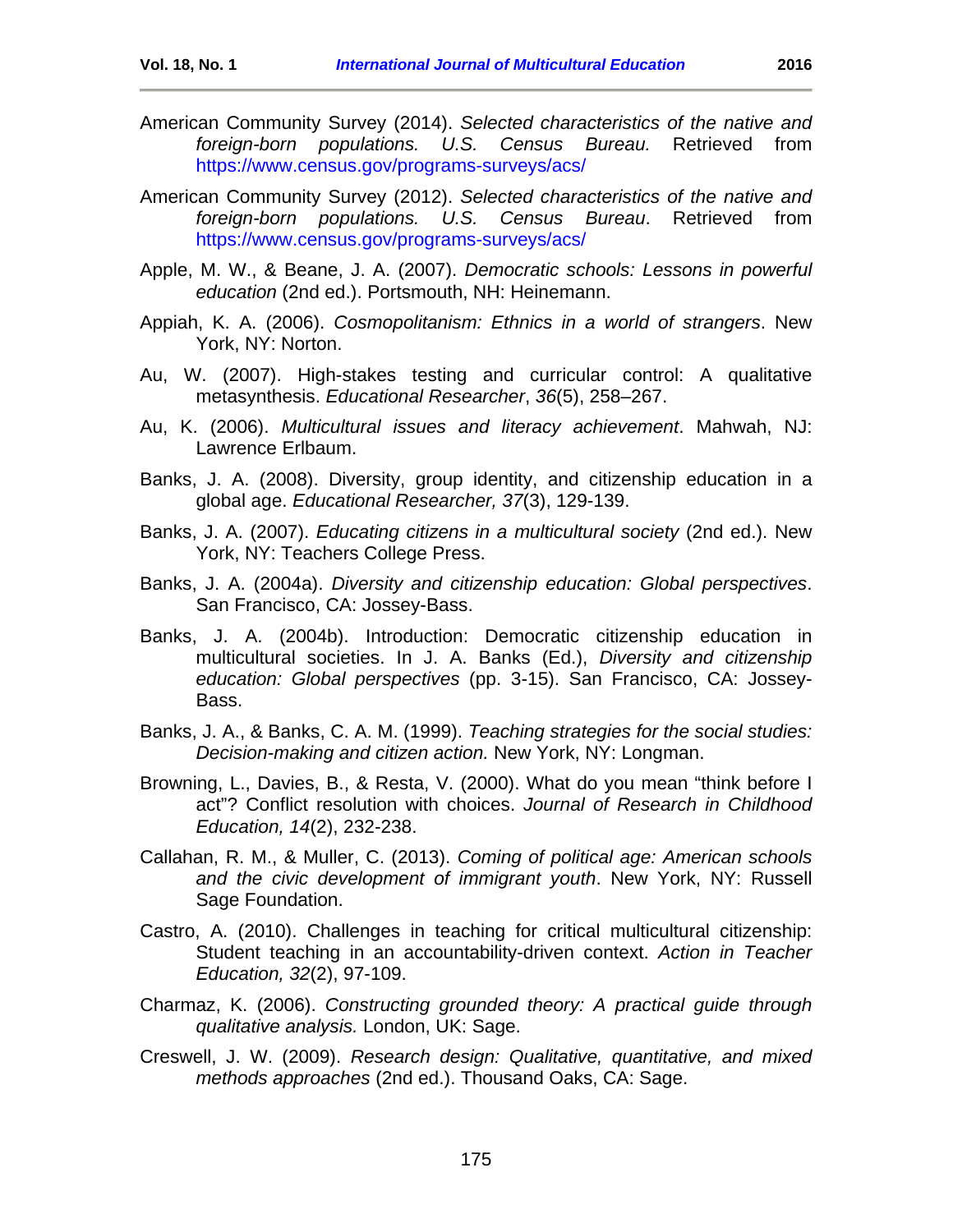- Creswell, J. W., & Miller, D. (2000). Determining validity in qualitative inquiry. *Theory Into Practice, 39*(3), 124-130.
- DeJaeghere, J. G. (2007). Intercultural and global meanings of citizenship education in the Australian secondary curriculum: Between critical contestations and minimal construction. In E. D. Stevick & B. A. Levinson (Eds.), *Reimagining civic education: How diverse societies form democratic citizens* (pp. 293–316). Lanham, MD: Rowman & Littlefield.
- Dei, G. (2002). Learning culture, spirituality and local knowledge: Implications for African schooling. *International Review of Education, 48,* 355-360.
- Dilworth, P. P. (2004). Multicultural citizenship education: Case studies from social studies classrooms. *Theory and Research in Social Education, 32*(2), 153-186.
- El-Haj, T. R. A. (2007). "I was born here, but my home, it's not here": Educating for democratic citizenship in an era of transnational migration and global conflict. *Harvard Educational Review, 77*(3), 285–316.
- Freire, P. (1999). *Pedagogy of the oppressed*. New York, NY: Continuum.
- Gall, M. D., Borg, W. R., & Gall, J. P. (2007). *Educational research: An introduction* (8<sup>th</sup> ed.). White Plains, NY: Longman.
- Gay, G. (2000). *Culturally responsive teaching: Theory, research, and practice*. New York, NY: Teachers College Press.
- Gee, J. P. (2013). *The anti-education era: Creating smarter students through digital learning*. New York, NY: Palgrave Macmillan.
- Gibson, M. A. (1989). *Accommodation without assimilation: Sikh immigrants in an American high school.* Ithaca, NY: Cornell University Press.
- Giroux, H. A. (2005). *Schooling and the struggle for public life: Democracy's promise and education's challenge*. Boulder, CO: Paradigm.
- González, N., Moll, L. C., & Amanti, C. (2005). *Funds of knowledge: Theorizing practices in households, communities, and classrooms*. Mahwah, NJ: Lawrence Erlbaum.
- Graham, P. A. (2005). *Schooling in America: How the public schools meet the nation's changing needs.* New York, NY: Oxford University Press.
- Greenbaum, W. (1974). America in search of a new ideal: An essay on the rise of pluralism. *Harvard Educational Review, 44*(3), 411–440.
- Haste, H., & Hogan, A. (2006). Beyond conventional civic participation, beyond the moral-political divide: Young people and contemporary debates about citizenship. *Journal of Moral Education, 35*, 473–493.
- Hoechsmann, M., & Poyntz, S. (2012). *Media literacies: A critical introduction.*  London, U.K.: Wiley-Blackwell.
- Hofstede, G. (2000). *Culture's consequences: comparing values, behaviors,*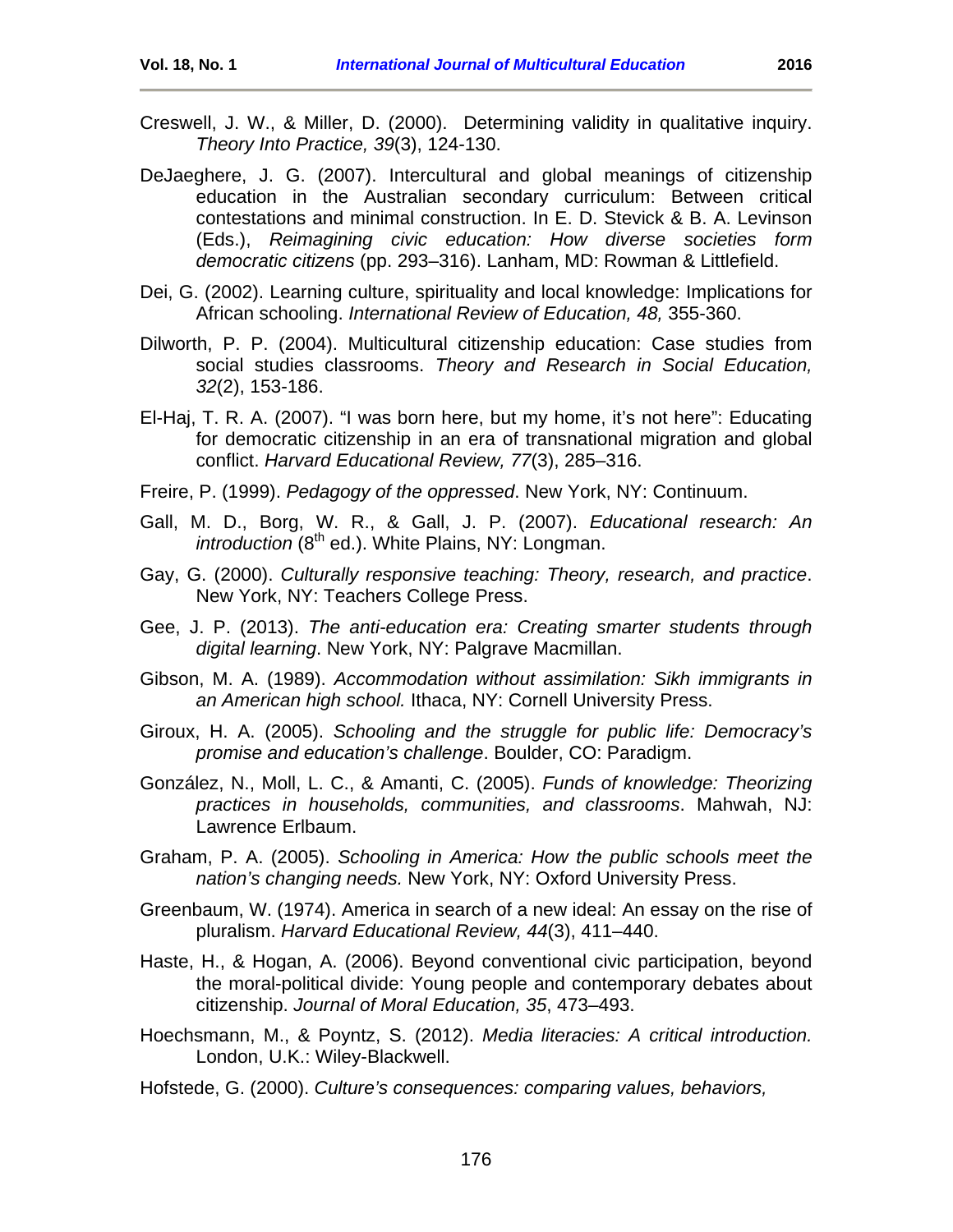- Jensen, L. (2008). Immigrants' cultural identities as sources of civic engagement. *Applied Developmental Science, 12*(2), 74-83.
- Jensen, L. A., & Flanagan, C. A. (2008). Immigrant civic engagement: New translations. *Applied Developmental Science, 12,* 55–65.
- Knight, M., & Watson, V. W. M. (2014). Toward participatory communal citizenship: Rendering visible the civic teaching, learning, and actions of African immigrant youth and young adults. *American Educational Research Journal, 51*(3), 539-566.
- Knight, M. (2011). ''It's already happening'': Learning from civically engaged transnational immigrant youth. *Teachers College Record, 1113,* 1275- 1292.
- Koopmans, R., Statham, P., Giugni, M., & Passy, F. (2005). *Contested citizenship: Immigration and cultural diversity in Europe.* Minneapolis, MN: University of Minnesota Press.
- Konczal, L. (2001). *The academic orientation of first and second-generation Nicaraguan immigrant adolescents.* Unpublished doctoral dissertation, Florida International University, Miami, FL.
- Ladson-Billings, G. (2004). Culture versus citizenship: The challenge of racialized citizenship in the United States. In J. A. Banks (Ed.), *Diversity and citizenship education: Global perspectives* (pp. 99-126). San Francisco, CA: Jossey-Bass.
- Levinson, M. (2012). *No citizen left behind.* Cambridge, MA: Harvard University Press.
- Lincoln, Y. S., & Guba, E. G. (2000). *Naturalistic inquiry*. Beverly Hills, CA: Sage.
- Marri, A. R. (2005). Building a framework for classroom-based multicultural democratic education: Learning from three skilled teachers. *Teachers College Record, 107*(5), 1036-1059.
- Maira, S. (2004). Imperial feelings: Youth culture, citizenship, and globalization. In M. Suárez-Orozco & D. B. Qin-Hilliard (Eds.), *Globalization, culture, and education in the new millennium* (pp. 203–234). Berkeley, CA: University of California Press.
- Marshall, T. H. (1964). *Class, citizenship, and social development: Essays of T.H. Marshall.* Westport, CT: Greenwood.
- McCabe, K. (2011). African immigrants in the United States. *Migration Information Source.* Retrieved from<http://www.migrationinformation.org/>
- McIntosh, H., Hart, D., & Youniss, J. (2007). The influence of family political discussion on youth civic development: Which parent qualities matter? *Political Science and Politics, 40*(3), 495-499.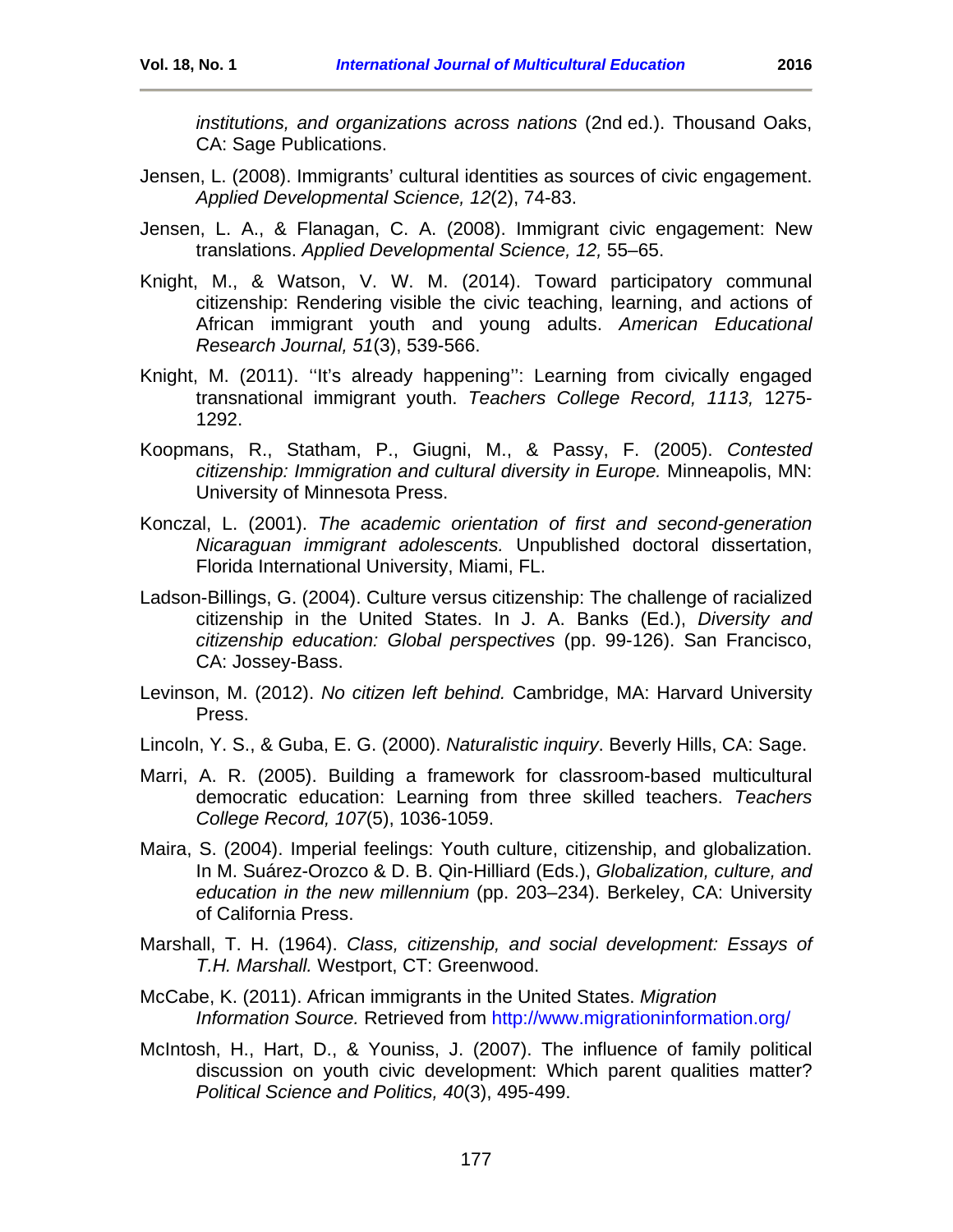- McLaren, P. (1997). *Revolutionary multiculturalism: Pedagogies of dissent for the new millennium.* Boulder, CO: Westview Press.
- Merriam, S. B. (2009). *Qualitative research: A guide to design and implementation*. San Francisco, CA: Jossey-Bass.
- Moon, S., & Park, C. Y. (2007). Media effects on acculturation and biculturalism: A case study of Korean immigrants in Los Angeles' Korea town. *Mass Communication and Society, 10*(3), 319-343.
- Nguyen, D. (2008). *In between worlds: How Vietnamese immigrant youth construct social, cultural, and national identifications*. Unpublished doctoral dissertation, University of Washington, Seattle.
- Nieto, S. (1999). *The light in their eyes: Creating multicultural learning communities.* New York, NY: Teachers College Press.
- Nussbaum, M. (2002). Patriotism and cosmopolitanism. In J. Cohen (Ed.), *For love of country* (pp. 2–17). Boston, MA: Beacon.
- Ochoa-Becker, A. S. (2007). *Democratic education for social studies: An issuescentered decision making curriculum.* Greenwich, CT: Information Age.
- Ogbu, J. (1991). Immigrant and involuntary minorities in comparative perspective. In J. Ogbu & M. Gibson (Eds.), *A comparative study of immigrant and involuntary minorities* (pp. 3-33). New York, NY: Garland.
- Olsen, L. (2001). Public education, immigrants, and racialization—the contemporary Americanization project. In G. Gerstle & J. Mollenkopf (Eds.), *E Pluribus Unum? Immigrants, civic life, and political incorporation* (pp. 371–411). New York, NY: Russell Sage Foundation.
- Parker, W. C., & Hess, D. (2001). Teaching with and for discussion. *Teaching and Teacher Education, 17,* 273-289.
- Portes, A., & Rumbaut, R. (2001). *Legacies: The story of the immigrant second generation.* Berkeley, CA: University of California Press and Russell Sage Foundation.
- Ramakrishnan, S. K., & Bloemraad, I. (2008). *Civic hopes and political realities: Immigrants, community organizations, and political engagement*. New York, NY: Russell Sage Foundation.
- Robertson, E. (2008). Teacher education in a democratic society: Learning and teaching the practices of democratic participation. In M. McIntyre (Eds.), *Handbook of research on teacher education: Enduring questions in changing contexts* (3rd ed., pp. 27-44). New York, NY: Routledge.
- Slavin, R. E. (2006). *Educational psychology: Theory and practice* (8<sup>th</sup> ed.). Boston, MA: Pearson Education, Inc.
- Suárez-Orozco, C., & Suárez-Orozco, M. M. (1995). *Transformations: Migration,*  family life, and achievement motivation among Latino and White *adolescents.* Stanford, CA: Stanford University Press.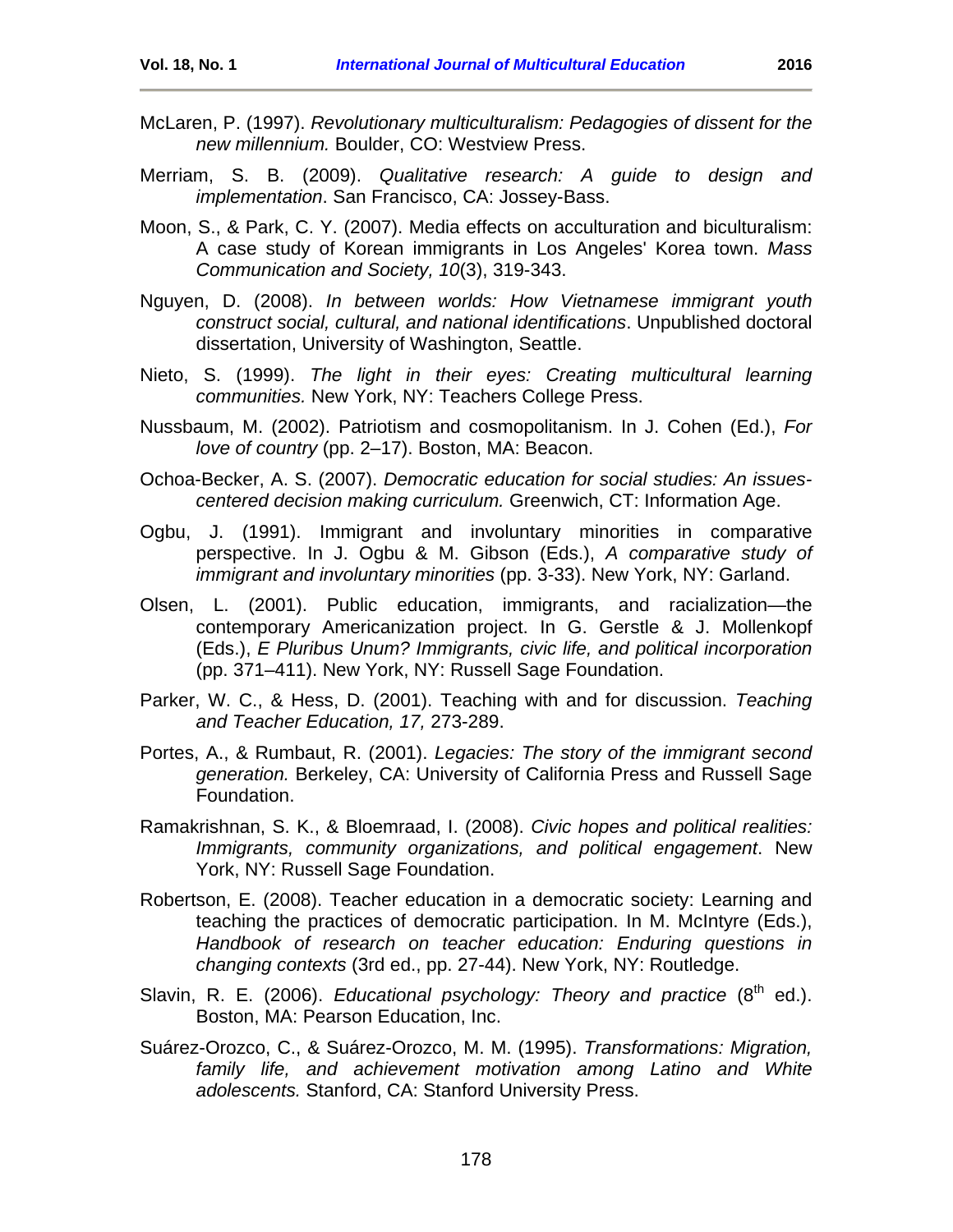- Suárez-Orozco, C., & Suárez-Orozco, M. M. (Eds.). (2001). *Children of immigration.* Cambridge, MA: Harvard University Press.
- Stepick, A., & Stepick, C. D. (2000). *Peer groups, identity, and academic engagement in multi-ethnic US high schools.* Paper presented at American Anthropological Association Annual Conference, San Francisco, CA.
- U.S. Bureau of the Census. (2014). *Profile of the foreign-born population in the United States*. Washington, DC: U.S. Government Printing Office.
- U.S. Census Bureau. (2010). *Selected population profile in the United States*  (Report No. S0201). Retrieved from [http://www2.census.gov/](http://www2.census.gov/%20acs2014_1yrsummaryfile)  [acs2014\\_1yrsummaryfile](http://www2.census.gov/%20acs2014_1yrsummaryfile)
- Warren, R., & Wicks, R. H. (2011). Political socialization: Modeling teen political and civic engagement. *Journalism & Mass Communication Quarterly, 88*(1), 156-175.
- Waters, M. (1999). *West Indian immigrant dreams and American realities.* Cambridge, MA: Harvard University Press.
- Young, I. M. (2000). *Inclusion and democracy.* New York, NY: Oxford University Press.

### **Appendix A**

<span id="page-21-0"></span>**Factors and Challenges of Black Immigrant Youth in Promoting Critical Multicultural Citizenship Education** 

**Interview Protocol**

#### **Black Immigrant Youth**

- 1. What is your name?
- 2. Where are you from originally?
- 3. What language are spoken in your home?
- 4. How many people live in your household, including yourself?
- 5. What is the hardest thing about immigrating to the United States?
- 6. What is your relationship to the people that live in your household?
- 7. Are any of them U.S. citizen or citizens?
- 8. When did your parents move to the U.S?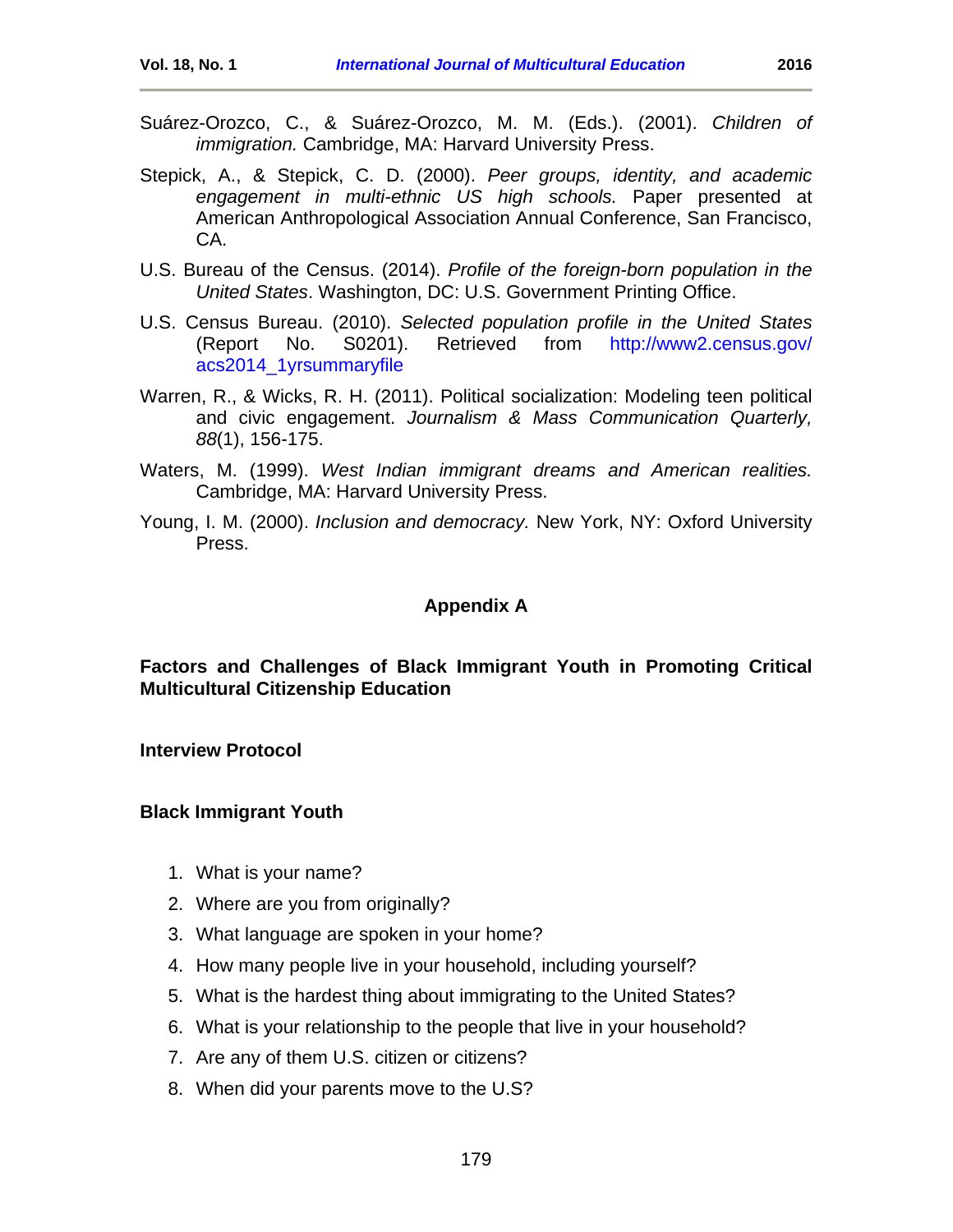- 9. What is the educational level of your parents and/or guardian?
- 10.What has been your experience growing up or living in the cities in the U.S?
- 11.Have you been involved in any activities since moving to the U.S?
- 12.Did you participate in any activity before moving to the U.S?
- 13.What school and home activities do you participate in your country before moving to the U.S.
- 14.Do you have any experience of civic engagement in school before moving to the U.S?
- 15.Do you discuss any civic or political issues with your parents at home?
- 16.How often do you discuss civic or political issues with your parent or friends or families?
- 17.What was the purpose of these activities in school?
- 18.How do you keep in contact with your friends and families?
- 19.What were your educational experiences at school before moving to the U.S?
- 20.How was school like back home?
- 21.What do you like most about school back home?
- 22.What do you like least about school in the U.S?
- 23.Did you participate in any civic education activities in school in your country before moving to the U.S?
- 24.What were the classes or courses in your previous school like?
- 25.Did you have the chance to discuss or participate in critical citizenship education?
- 26.If so, please provide more examples.
- 27.If not why?
- 28.What was your experience in extra-curricular activities in your previous school?
	- Why did you choose to participate in extra-curricular activities?
	- Were they local, regional, national or international?

#### **Education in the United States**

- 29.Tell me about what was challenging for you after arriving in the U.S. and how you dealt with these challenges.
- 30.What do you think helped you to adapt new school and achieve success in school?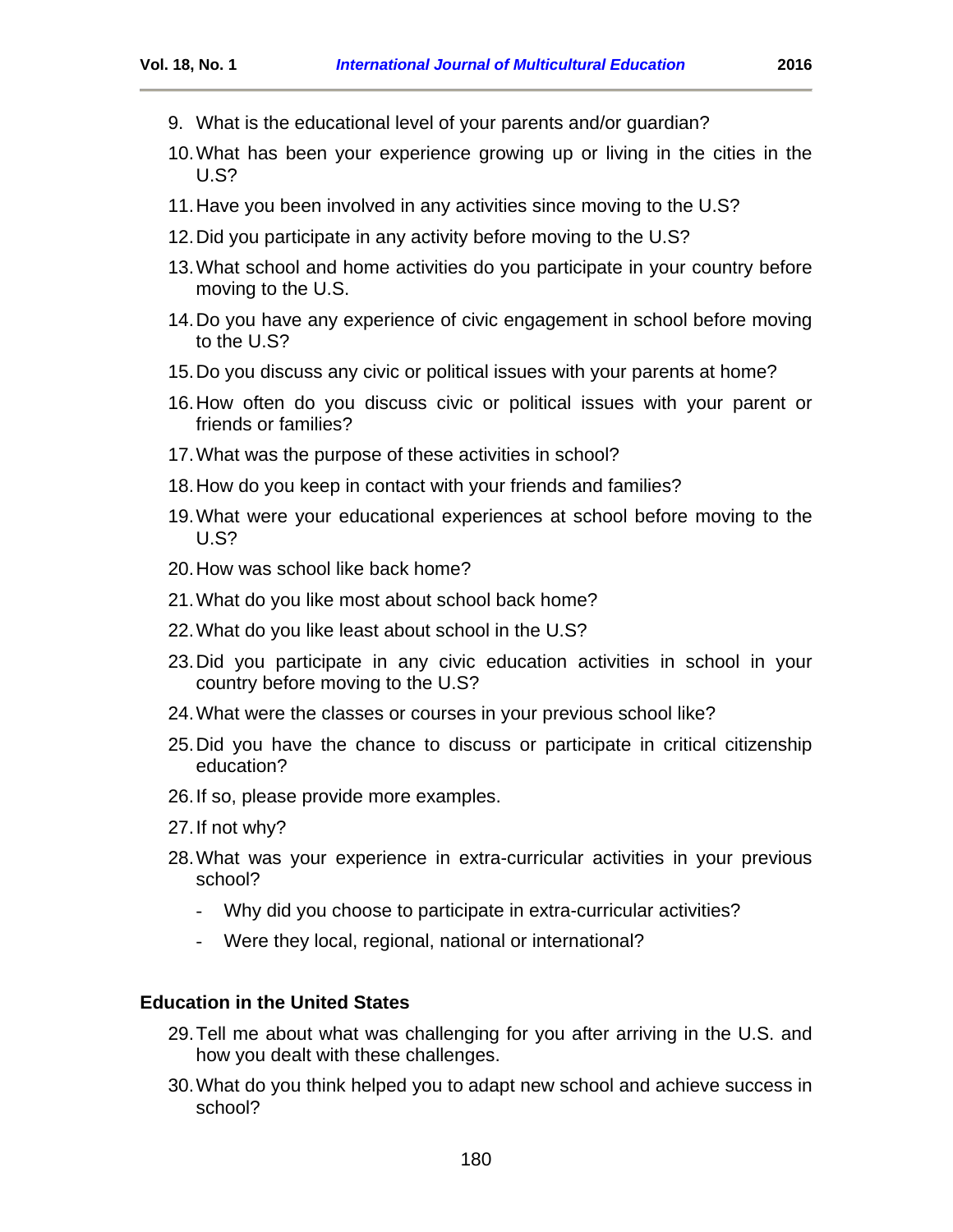- 31.What is the most difficult thing or experience about school in the U.S.?
- 32. Do you have any academic challenges in school?
- 33.What are some of the academic and non-academic challenges you are facing in school?
- 34.How would you describe the racial/ethnic/gender make up of your school in the U.S?

## **Technology**

- 35.Do you have access to computer and Internet at home and school?
- 36.Describe how Internet and computer help you to be become aware of the information in the U.S?
- 37.What knowledge did you gain from using Internet at both school and home?
- 38.How often do you use Internet and or technology to learn citizenship education at school and home?
- 39.What activities in technology (Internet) offered you opportunity to learn citizenship education in the U.S?
- 40.In what ways do you use technology (Internet, chat, social media) to get and share information about citizenship education and/or civic education (activities, events, follow current events)?
- 41.Do you watch television at home?
- 42.How many hours of television do you watch?
- 43.What information did you gain from watching television?

#### **Citizenship Education/Civic Participation**

- 44.What is your understanding of citizenship education?
- 45.Could you describe what helps you to gather information about your right as citizen?
- 46.In which class or course do you discuss civic events or political, historical, or environmental issues such as (environmental protection, global education, global warming, and social activism)?
- 47.How are you influenced by civic and citizenship education at school?
- 48.What are some of the challenges you face at school regarding multicultural citizenship education?
- 49.How often do you participate in civic discussions in class?